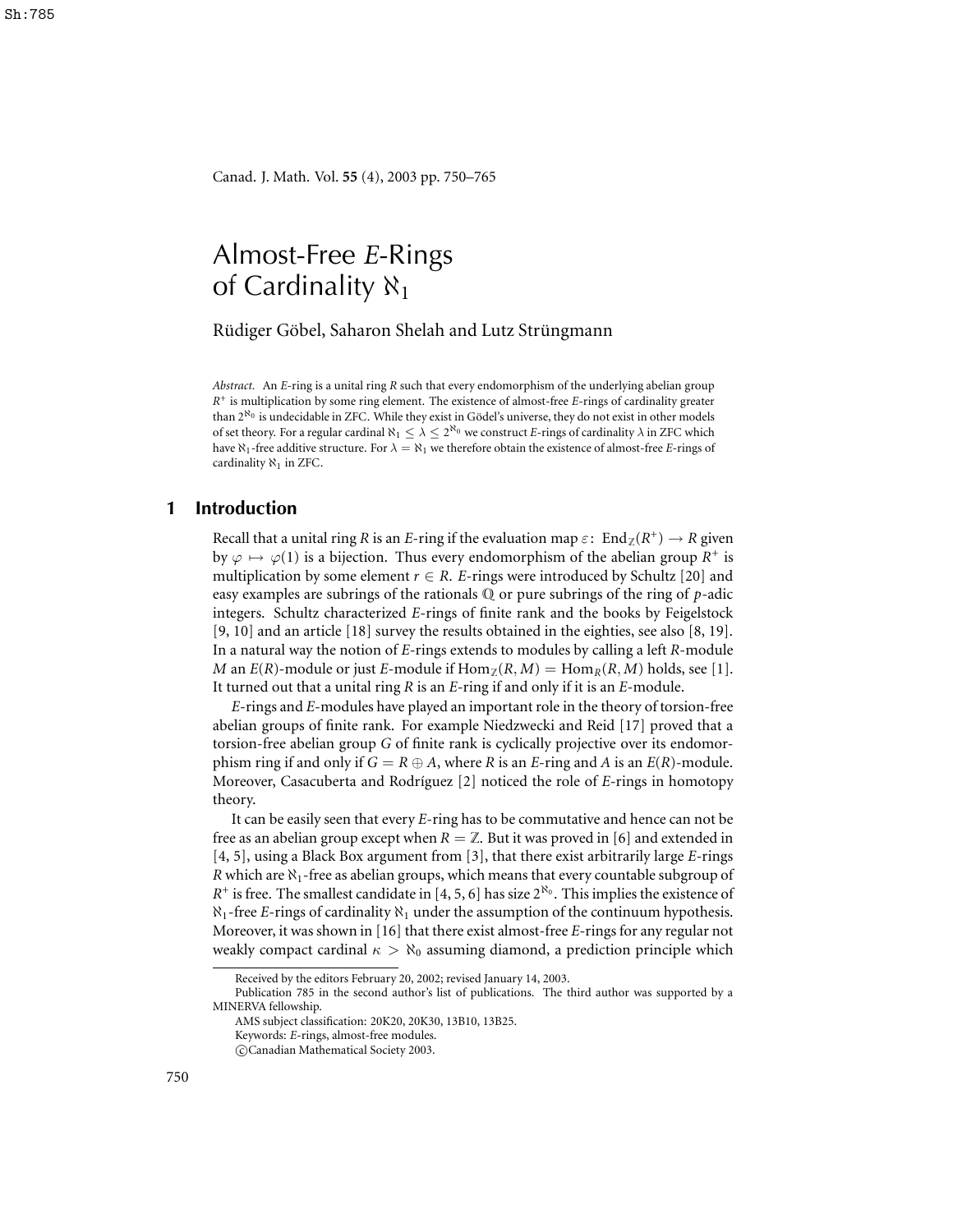holds for example in Gödel's constructible universe. Here, a group of cardinality  $\lambda$  is called *almost-free* if all its subgroups of smaller cardinality than  $\lambda$  are free.

Since the existence of  $\aleph_2$ -free *E*-rings of cardinality  $\aleph_2$  is undecidable in ordinary set theory ZFC (see [15, Theorem 5.1] and [16]) it is hopeless to conjecture that there exist almost-free *E*-rings of cardinality  $\kappa$  in ZFC for cardinals  $\kappa$  larger than 2<sup>N<sub>0</sub></sup>. However, we will prove in this paper that there are N<sub>1</sub>-free *E*-rings in ZFC of cardinality  $\lambda$  for every regular cardinal  $\aleph_1 \leq \lambda \leq 2^{\aleph_0}.$  Thus the existence of almostfree *E*-rings of size  $\aleph_1$  in ZFC follows.

The construction of  $\aleph_1$ -free *E*-rings *R* in ZFC is much easier if  $|R| = 2^{\aleph_0}$ , because in case  $|R| = \aleph_1$  we are closer to freeness, a property which tries to prevent endomorphisms from being scalar multiplication. Thus we need more algebraic arguments and will utilize a combinatorial prediction principle similar to the one used by the first two authors in [14] for constructing almost-free groups of cardinality  $\aleph_1$  with prescribed endomorphism rings.

The general method for such constructions is very natural and it will be explained in full detail in Shelah [21, Chapter VII, Section 5]. Our notations are standard and for unexplained notions we refer to [11, 12, 13] for abelian group theory and to [7] for set-theory. All groups under consideration are abelian.

## **2 Topology, Trees and a Forest**

In this section we explain the underlying geometry of our construction which was used also in [14], see there for further details.

Let *F* be a fixed countable principal ideal domain with  $1 \neq 0$  with a fixed infinite set  $S = \{s_n : n \in \omega\}$  of pair-wise coprime elements, that is  $s_n F + s_m F = F$  for all  $n \neq m$ . For brevity we will say that *F* is a *p-domain*, which certainly cannot be a field. We choose a sequence of elements

(2.1) 
$$
q_0 = 1 \text{ and } q_{n+1} = s_n q_n \text{ for all } n \in \omega
$$

in *F*, hence the descending chain  $q_n F$  ( $n \in \omega$ ) of principal ideals satisfies  $\bigcap_{n \in \omega} q_n F =$ 0 and generates the Hausdorff *S*-topology on *F*. Thus *F* is a dense and *S*-pure subring of its *S*-adic completion  $\hat{F}$  satisfying  $q_n F = q_n \hat{F} \cap F$  for all  $n \in \omega$ .

Now let  $T = \frac{\omega}{2}$  denote the tree of all finite branches  $\tau : n \to 2$  ( $n \in \omega$ ). Moreover,  $\omega$  2 = Br(*T*) denotes all infinite branches  $\eta$ :  $\omega$   $\rightarrow$  2 and clearly  $\eta \restriction_{n \in T}$  for all  $\eta \in \text{Br}(T)$  ( $n \in \omega$ ). If  $\eta \neq \mu \in \text{Br}(T)$  then

$$
\mathrm{br}(\eta,\mu)=\inf\{n\in\omega:\eta(n)\neq\mu(n)\}
$$

denotes the *branch* point of  $\eta$  and  $\mu$ . If  $C \subset \omega$  then we collect the subtree

$$
T_C = \{ \tau \in T : \text{ if } e \in l(\tau) \setminus C \text{ then } \tau(e) = 0 \}
$$

of *T* where  $l(\tau) = n$  denotes the *length* of the finite branch  $\tau : n \to 2$ . Similarly,

$$
Br(T_C) = \{ \eta \in Br(T) : \text{ if } e \in \omega \setminus C \text{ then } \eta(e) = 0 \}
$$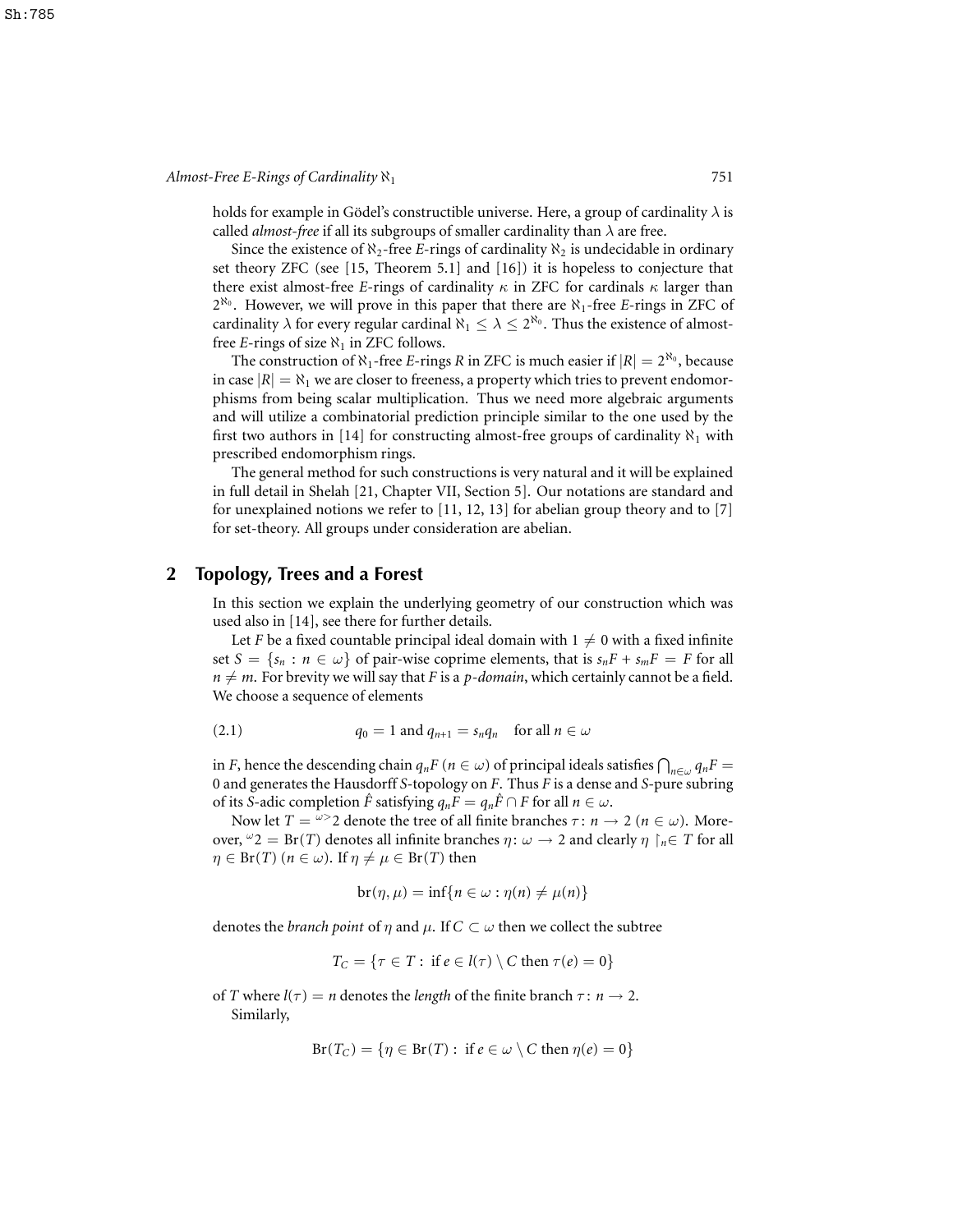and hence  $\eta \restriction_n \in T_C$  for all  $\eta \in \text{Br}(T_C)$   $(n \in \omega)$ .

Now we collect some trees to build a forest. Let  $\aleph_1 \leq \lambda \leq 2^{\aleph_0}$  be a regular cardinal and choose a family  $\mathfrak{C} = \{C_\alpha \subset \omega : \alpha < \lambda\}$  of pair-wise almost disjoint infinite subsets of  $\omega$ . Let  $T \times \alpha = \{v \times \alpha : v \in T\}$  be a disjoint copy of the tree *T* and let  $T_\alpha = T_{C_\alpha} \times \alpha$  for  $\alpha < \lambda$ . For simplicity we denote the elements of  $T_\alpha$ by  $\tau$  instead of  $\tau \times \alpha$  since it will always be clear from the context to which  $\alpha$  the finite branch  $\tau$  refers to. By [14, Observation 2.1] we may assume that each tree  $T_{\alpha}$  is perfect for  $\alpha < \lambda$ , *i.e.* if  $n \in \omega$  then there is at most one finite branch  $\eta \upharpoonright_n$  such that  $\eta$   $\vert_{(n+1)} \neq \mu$   $\vert_{(n+1)}$  for some  $\mu \in T_\alpha$ . We build a forest by letting

$$
T_{\Lambda} = \bigcup_{\alpha < \lambda} T_{\alpha}.
$$

Now we define our *base algebra* as  $B_{\Lambda} = F[z_{\tau} : \tau \in T_{\Lambda}]$  which is a pure and dense subalgebra of its *S*-adic completion  $B_\Lambda$  taken in the *S*-topology on  $B_\Lambda$ .

For later use we state the following definition which allows us to view the algebra *B*<sub>Λ</sub> as a module generated over *F* by monomials in the "variables"  $z_{\tau}$  ( $\tau \in T_{\Lambda}$ ).

*Definition* 2.1 Let *X* be a set of commuting variables and *R* an *F*-algebra. If  $Y \subseteq R$ then *M*(*Y*) will denote the set of all products of elements from *Y*, the *Y*-monomials.

Then any map  $\sigma: X \to R$  extends to a unique epimorphism  $\sigma: F[X] \to F[\sigma(X)]$ . Thus any  $r \in F[\sigma(X)]$  can be expressed by a polynomial  $\sigma_r \in F[X]$ , which is a preimage under  $\sigma$ : There are  $l_1, \ldots, l_n$  in  $\sigma(X)$  such that

$$
r = \sigma_r(l_1,\ldots,l_n) = \sum_{m \in M(\{l_1,\ldots,l_n\})} f_m m \quad \text{with } f_m \in F
$$

becomes a polynomial-like expression.

In particular, if  $Z_\alpha = \{z_\tau : \tau \in T_\alpha\}$  ( $\alpha < \lambda$ ) and  $Z_\Lambda = \{z_\tau : \tau \in T_\Lambda\}$ , then as always the polynomial ring *B*<sup>Λ</sup> can be viewed as a free *F*-module over the basis of monomials, we have  $B_\Lambda = \bigoplus_{z \in M(Z_\Lambda)}^{\infty} zF$  and a subring  $B_\alpha = \bigoplus_{z \in M(Z_\alpha)}^{\infty} zF$ .

Since  $\aleph_1 \leq \lambda \leq 2^{\aleph_0} = |\text{Br}(T_{C_\alpha})|$  we can choose a family  $\{V_\alpha \subseteq \text{Br}(T_{C_\alpha})\}$  $\alpha < \lambda$ } of subsets  $V_\alpha$  of Br( $T_{C_\alpha}$ ) with  $|V_\alpha| = \lambda$  for  $\alpha < \lambda$ . Note that for  $\alpha \neq \beta < \lambda$ the infinite branches from  $V_\alpha$  and  $V_\beta$  branch at almost disjoint sets since  $C_\alpha \cap C_\beta$ is finite, thus the pairs  $V_{\alpha}$ ,  $V_{\beta}$  are disjoint. Moreover, we may assume that for any  $m \in \omega$ ,  $\lambda$  pairs of branches in  $V_\alpha$  branch above *m*.

#### **3 The Construction**

Following [14] we use the

*Definition* 3.1 Let  $x \in \widehat{B_{\Lambda}}$  be any element in the completion of the base algebra  $B_{\Lambda}$ . Moreover, let  $\eta \in V_\alpha$  with  $\alpha < \lambda$ . We define the *branch like elements*  $y_{\eta nx}$  for  $n \in \omega$ as follows:  $y_{\eta nx} := \sum_{i \geq n} \frac{q_i}{q_n}$  $\frac{q_i}{q_n}(z_{\eta\upharpoonright_i}) + x \sum_{i \geq n} \frac{q_i}{q_i}$  $\frac{q_i}{q_n}\eta(i).$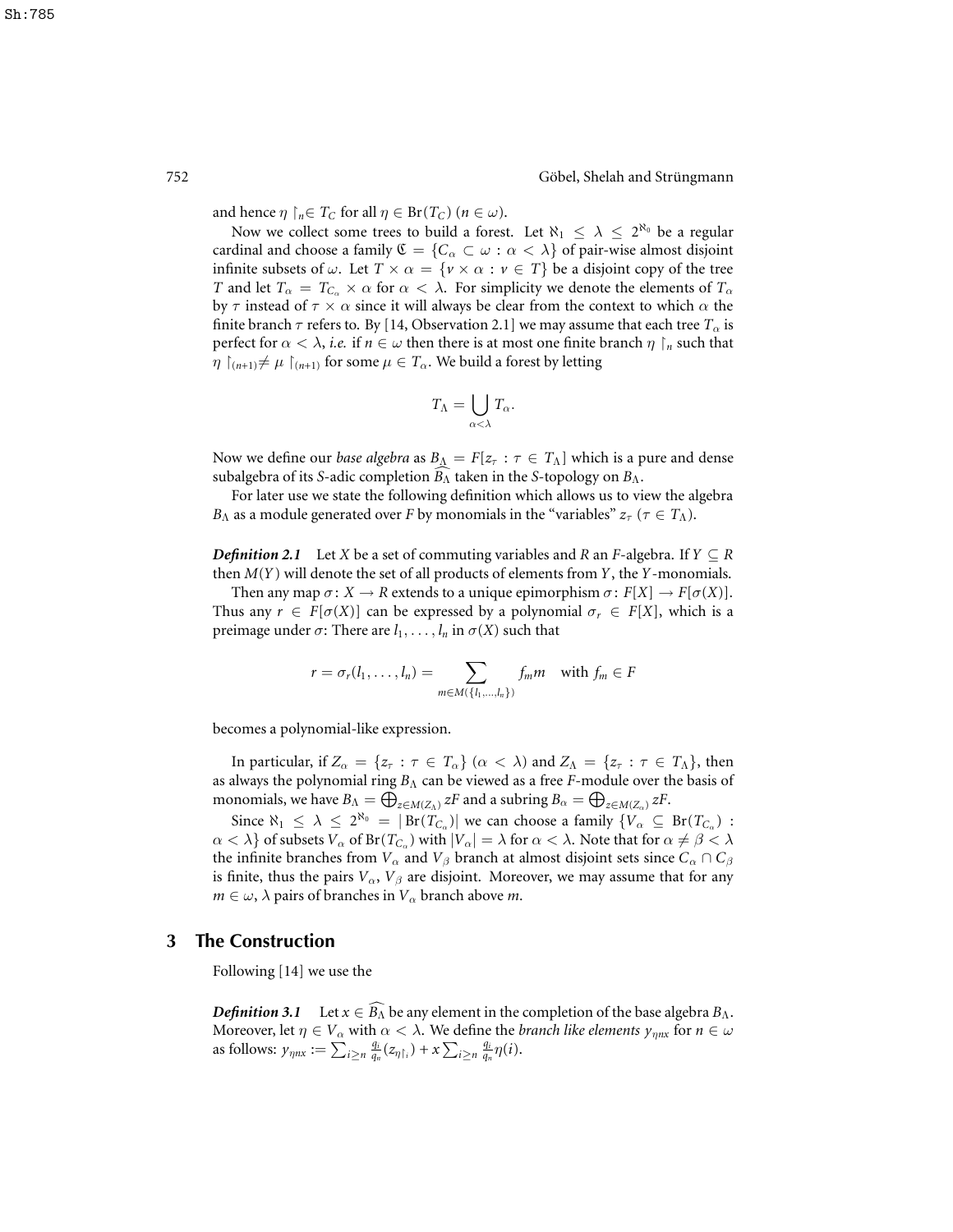Note that each element  $y_{\eta nx}$  connects an infinite branch  $\eta \in Br(T_{C_{\alpha}})$  with finite branches from the tree  $T_{\alpha}$ . Furthermore, the element  $y_{\eta nx}$  encodes the infinite branch  $\eta$  into an element of  $\widehat{B_{\Lambda}}$ . We have a first observation which describes this as an equation and which is crucial for the rest of this paper.

(3.1) 
$$
y_{\eta nx} = s_{n+1} y_{\eta(n+1)x} + z_{\eta \upharpoonright_n} + x \eta(n) \quad \text{for all } \alpha < \lambda, \eta \in V_\alpha.
$$

**Proof** We calculate the difference

$$
q_n y_{\eta nx} - q_{n+1} y_{\eta(n+1)x} = \sum_{i \ge n} q_i(z_{\eta\upharpoonright_i}) + x \sum_{i \ge n} q_i \eta(i) - \sum_{i \ge n+1} q_i(z_{\eta\upharpoonright_i}) - x \sum_{i \ge n+1} q_i \eta(i)
$$
  
=  $q_n z_{\eta\upharpoonright_n} + q_n x \eta(n).$ 

 $\blacksquare$ 

Dividing by  $q_n$  yields  $y_{\eta nx} = s_{n+1} y_{\eta(n+1)x} + z_{\eta \upharpoonright n} + x \eta(n)$ .

The elements of the polynomial ring  $B_\Lambda$  are unique finite sums of monomials in *Z*<sub> $\lambda$ </sub> with coefficients in *F*. Thus, by *S*-adic topology, any  $0 \neq g \in \widehat{B_{\Lambda}}$  can be expressed uniquely as a sum

$$
g=\sum_{z\in [g]}g_z,
$$

where *z* runs over an at most countable subset  $[g] \subseteq M(Z_\Lambda)$  of monomials and  $0 \neq g_z \in z\hat{F}$ . We put  $[g] = \emptyset$  if  $g = 0$ . Thus any  $g \in B_\Lambda$  has a unique *support*  $[g] \subseteq M(Z_\Lambda)$ , and support extends naturally to subsets of  $\widehat{B_\Lambda}$  by taking unions of the support of its elements. It follows that

$$
[y_{\eta \text{no}}] = \{z_{\eta \upharpoonright_j \times \alpha} : j \in \omega, j \geq n\}
$$

for any  $\eta \in V_\alpha$ ,  $n \in \omega$  and  $[z] = \{z\}$  for any  $z \in M(Z_\Lambda)$ .

Support can be used to define the norm of elements. If  $X \subseteq M(Z_\Lambda)$  then

$$
||X|| = \inf \Big\{ \beta < \lambda : X \subseteq \bigcup_{\alpha < \beta} M(Z_{\alpha}) \Big\}
$$

is the *norm* of *X*. If the infimum is taken over an unbounded subset of  $\lambda$ , we write  $\|X\| = \infty$ . However, since  $cf(\lambda) > \omega$ , the *norm* of an element  $g \in B_\Lambda$  is  $\|g\|$  =  $\|g\| < \infty$  which is an ordinal  $< \lambda$  hence either a successor or cofinal to  $\omega$ . Norms extend naturally to subsets of  $B_\Lambda$ . In particular  $\|\gamma_{\eta n0}\| = \alpha + 1$  for any  $\eta \in V_\alpha$ .

We are ready to define the final *F*-algebra *R* as a *F*-subalgebra of the completion of *B*<sub>Λ</sub>. Therefore choose a transfinite sequence  $b_\alpha$  ( $\alpha < \lambda$ ) which runs  $\lambda$  times through the non-zero pure elements

(3.2) 
$$
b = \sum_{m \in M} m \in B_{\Lambda} \text{ with finite } M \subseteq M(T_{\Lambda}).
$$

We call these *b*'s *special pure* elements which have the property that *B*Λ/*Fb* is a free *F*-module.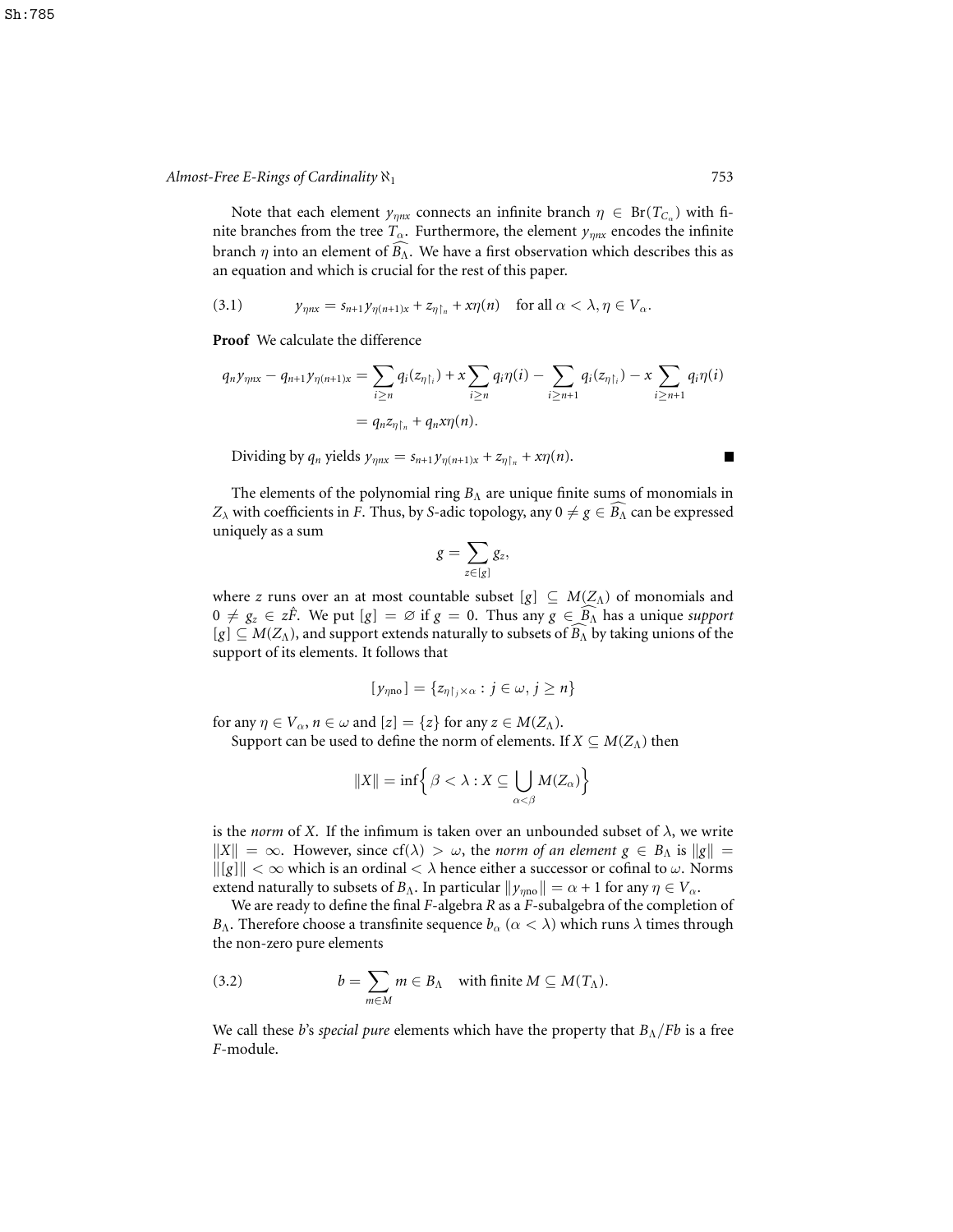*Definition* 3.2 Let *F* be a *p*-domain and let  $B_\Lambda := F[z_\tau : \tau \in T_\Lambda]$  be the polynomial ring over *Z*<sub>Λ</sub> as above. Then we define the following smooth ascending chain of *F*-subalgebras of  $B_\Lambda$ .

(1)  $R_0 = \{0\}; R_1 = F;$ (2)  $R_{\alpha} = \bigcup_{\beta < \alpha} R_{\beta}$ , for  $\alpha$  a limit ordinal; (3)  $R_{\alpha+1} = R_{\alpha} [y_{\eta n x_{\alpha}}, z_{\tau} : \eta \in V_{\alpha}, \tau \in T_{\alpha}, n \in \omega];$ (4)  $R = R_{\lambda} = \bigcup_{\alpha < \lambda} R_{\alpha}$ . We let  $x_\alpha = b_\alpha$  if  $b_\alpha \in R_\alpha$  with  $||b_\alpha|| \leq \alpha$  and  $x_\alpha = 0$  otherwise.

For the rest of this paper purification is *F*-purification and properties like freeness, linear dependence or rank are taken with respect to *F*. First we prove some properties of the rings  $R_\alpha$  ( $\alpha \le \lambda$ ). It is easy to see that  $R_\alpha = F[y_{\eta nx_\beta}, z_\tau : \eta \in V_\beta, \tau \in T_\beta$ ,  $n \in \omega, \beta < \alpha$ ] is not a polynomial ring: the set  $\{y_{\eta n x_\alpha}, z_\tau : \eta \in V_\beta, \tau \in T_\beta, n \in \omega,$  $\beta < \alpha$ } is not algebraically independent over *F*. Nevertheless we have the following

*Lemma* **3.3** • For any fixed  $n \in \omega$  and  $\alpha < \lambda$  the set  $\{y_{\eta n x_\alpha}, z_\tau : \eta \in V_\alpha, \tau \in$  $T_\alpha$ } *is* algebraically independent over  $R_\alpha$ . Thus  $R_\alpha[y_{\eta n x_\alpha}, z_\tau : \eta \in V_\alpha, \tau \in T_\alpha]$  is a *polynomial ring.*

**Proof** Assume that the set of monomials  $M(\gamma_{\eta n x_{\alpha}}, z_{\tau} : \eta \in V_{\alpha}, \tau \in T_{\alpha})$  is linearly dependent over  $R_{\alpha}$  for some  $\alpha < \lambda$  and  $n \in \omega$ . Then there exists a non-trivial linear combination of the form

$$
\sum_{y \in Y} \sum_{z \in E_y} g_{y,z} yz = 0
$$

with  $g_{y,z} \in R_\alpha$  and finite sets  $Y \subset M(\gamma_{\eta n x_\alpha} : \eta \in V_\alpha)$  and  $E_y \subset M(Z_\alpha)$ . We have chosen  $V_\beta \cap V_\gamma = \varnothing$  for all  $\beta \neq \gamma$  and  $M(Z_\alpha) \cap R_\alpha = \varnothing$ . Moreover  $\|R_\alpha\| < \|R_{\alpha+1}\|$ and hence there exists a basal element  $z_y \in B_\Lambda$  (high enough in an infinite branch) for any  $1 \neq y \in Y$  with the following properties

- (i)  $z_y \notin E_{\tilde{y}}$  for all  $\tilde{y} \in Y$ ;
- (ii)  $z_y \notin [\tilde{y}]$  for all  $y \neq \tilde{y} \in Y$ ;
- (iii)  $z_y \notin [g_{\tilde{y},z}]$  for all  $\tilde{y} \in Y, z \in E_{\tilde{y}};$
- (iv)  $z_v \in [y]$ .

Now we restrict the equation (3.3) to the basal element  $z_y$  and obtain  $g_{y,z}z_yz = 0$ for all  $z \in E_y$ . Since  $z_y \notin [g_{y,z}]$  we derive  $g_{y,z} = 0$  for all  $1 \neq y \in Y$  and  $z \in E_y$ . Therefore equation (3.3) reduces to  $\sum_{z \in E_1} g_{1,z} z = 0$ . We apply  $M(Z_\alpha) \cap R_\alpha = \emptyset$ once more. Since each *z* is a basal element from the set  $M(Z_\alpha)$  we get that  $g_{1,z} = 0$ for all  $z \in E_1$ . Hence  $g_{y,z} = 0$  for all  $y \in Y$ ,  $z \in E_y$ , contradicting the assumption that (3.3) is a non-trivial linear combination.

The following lemma shows that the *F*-algebras  $R_{\delta}/s_{n+1}R_{\delta}$  are also polynomial rings over  $F/s_{n+1}F$  for every  $n < \omega$ . For  $\delta < \lambda$  and  $n \in \omega$  we can choose a set  $U_{n\delta} \subseteq$ *V*<sub>δ</sub> such that for any  $\eta \in V_\delta$  there is  $\eta' \in U_{n\delta}$  with  $br(\eta, \eta') > n$  and if  $\eta, \eta' \in U_{n\delta}$ , then  $\text{br}(\eta, \eta') \leq n$ . Obviously  $|U_{n\delta}| \leq 2^n$ . Moreover, let  $T'_{\delta} = T_{\delta} \setminus \{z_{\eta_{\mid n}} : \eta \in U_{n\delta}\}.$ 

Sh:785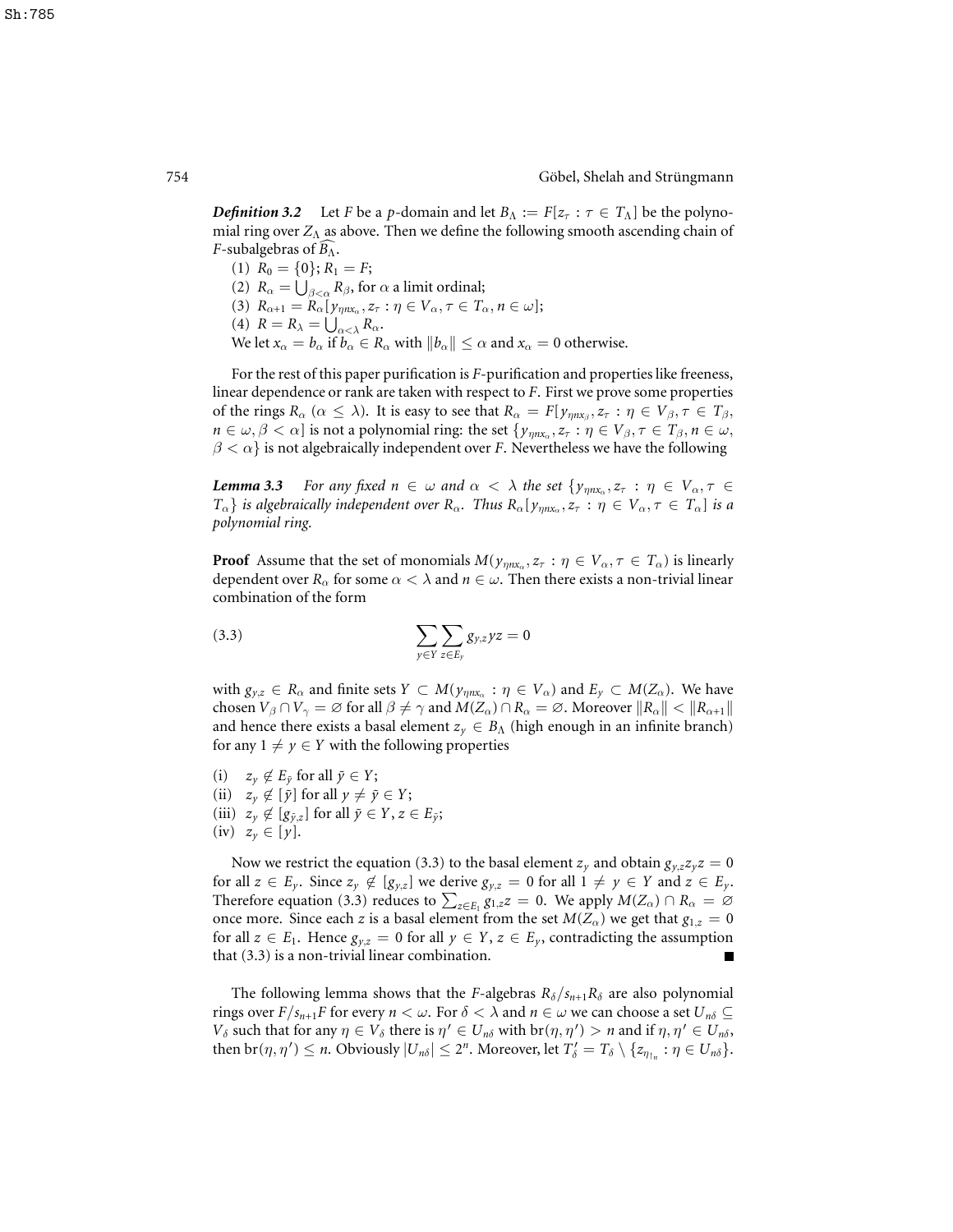*Lemma* 3.4 *If*  $n < \omega$ , then the set  $X_{n+1}^{\delta} = \{y_{\eta nx_{\beta}}, y_{\eta(n+1)x_{\beta}}, z_{\tau} : \eta \in U_{n\beta},$  $\tau \in T'_{\beta}, \beta < \lambda$ } is algebraically independent over  $F/s_{n+1}F$  and generates the algebra  $R_{\delta}/s_{n+1}R_{\delta}$ . *Thus*  $R_{\delta}/s_{n+1}R_{\delta} = F/s_{n+1}F[X_{n+1}^{\delta}]$  *is a polynomial ring.* 

*Remark* Here we identify the elements in  $X_{n+1}^{\delta} \subseteq R_{\delta}$  with their canonical images *modulo*  $s_{n+1}R_\delta$ .

**Proof** First we show that  $X_{n+1}^{\delta}$  is algebraically independent over  $F/s_{n+1}F$ . Suppose

(3.4) 
$$
\sum_{y \in Y} \sum_{z \in E_y} f_{y,z} yz \equiv 0 \mod s_{n+1} R
$$

with  $f_{y,z} \in F$  and finite sets  $Y \subseteq M(\gamma_{\eta n x_\beta}, \gamma_{\eta(n+1)x_\beta} : \eta \in U_{n\beta}, \beta < \delta)$  and  $E_y \subseteq$  $M(\bigcup_{\beta<\delta}^{\qquad} T'_\beta).$ 

Choose a basal element  $z_y \in [y]$  for any  $1 \neq y \in Y$  which is a product of basal element  $z_{\tau}$  with  $l(\tau) = n$  and  $z_{y} \notin [y']$  for any  $y \neq y' \in Y$  and moreover require  $z_y \notin E_{y'}$  for all  $y' \in Y$ . This is possible by the choice of  $U_{n\beta}$  and  $T'_{\beta}$ . Restricting (3.4) to  $z<sub>v</sub>$  yields

$$
\sum_{z \in E_y} f_{y,z} z_y z \equiv 0 \mod s_{n+1} R
$$

hence  $f_{yz} \equiv 0 \mod s_{n+1}R$ . Therefore (3.4) reduces to  $\sum_{z \in E_1} f_{1,z}z \equiv 0 \mod s_{n+1}F$ and thus also  $f_{1,z} \equiv 0 \mod s_{n+1}$  *F* is immediate. This shows that the set  $X_{n+1}^{\delta}$  is algebraically independent over *F*/*sn*+1*F*.

Finally we must show that  $R_\delta/s_{n+1}R_\delta = (F/s_{n+1}F)[X_{n+1}^\delta]$ . We will show by induction on  $\alpha < \delta$  that

$$
(R_{\alpha}+s_{n+1}R_{\delta})/s_{n+1}R_{\delta}\subseteq (F/s_{n+1}F)[X_{n+1}^{\delta}].
$$

If  $\alpha = 0$  or  $\alpha = 1$  then the claim is trivial, hence assume that  $\alpha > 1$  and for all  $\beta < \alpha$ we have

$$
(R_{\beta}+s_{n+1}R_{\delta})/s_{n+1}R_{\delta}\subseteq (F/s_{n+1}F)[X_{n+1}^{\delta}].
$$

If  $\alpha$  is a limit ordinal, then  $(R_{\alpha} + s_{n+1}R_{\delta})/s_{n+1}R_{\delta} \subseteq (F/s_{n+1}F)[X_{n+1}^{\delta}]$  is immediate. Thus assume that  $\alpha = \beta + 1$ . By assumption and  $x_{\beta} \in R_{\beta}$  we know that  $(x_{\beta} + s_{n+1}R_{\delta}) \in$  $(F/S_{n+1}F)[X_{n+1}^{\delta}]$ . Hence equation (3.1) shows that the missing elements  $z_{\eta\restriction_n} + s_{n+1}R_{\delta}$  $(\eta \in U_{n\beta})$  are in  $(F/s_{n+1}F)[X_{n+1}^{\delta}]$ .

For  $\eta \in V_\beta$  we can choose  $\eta' \in U_{n\beta}$  such that  $br(\eta, \eta') > n$ . Then using (3.1) we obtain  $y_{\eta nx_{\beta}} - y_{\eta' nx_{\beta}} \equiv 0 \mod s_{n+1}R$  and therefore  $y_{\eta nx_{\beta}} + s_{n+1}R \in (F/s_{n+1}F)[X_{n+1}^{\delta}].$ By induction on  $m < \omega$  using again (3.1) it is now easy to verify  $y_{\eta m x_\beta} + s_{n+1} R_\delta \in$  $(F/s_{n+1}F)[X_{n+1}^{\delta}]$  for every  $m < \omega, \eta \in U_{n\beta}$  and hence  $R_{\alpha} + s_{n+1}R_{\delta} \subseteq (F/s_{n+1}F)[X_{n+1}^{\delta}]$ which finishes the proof.

Now we are able to prove that the members  $R_{\alpha}$  of the chain  $\{R_{\sigma} : \sigma < \lambda\}$  are *F*-pure submodules of *R* and that *R* is an  $\aleph_1$ -free domain.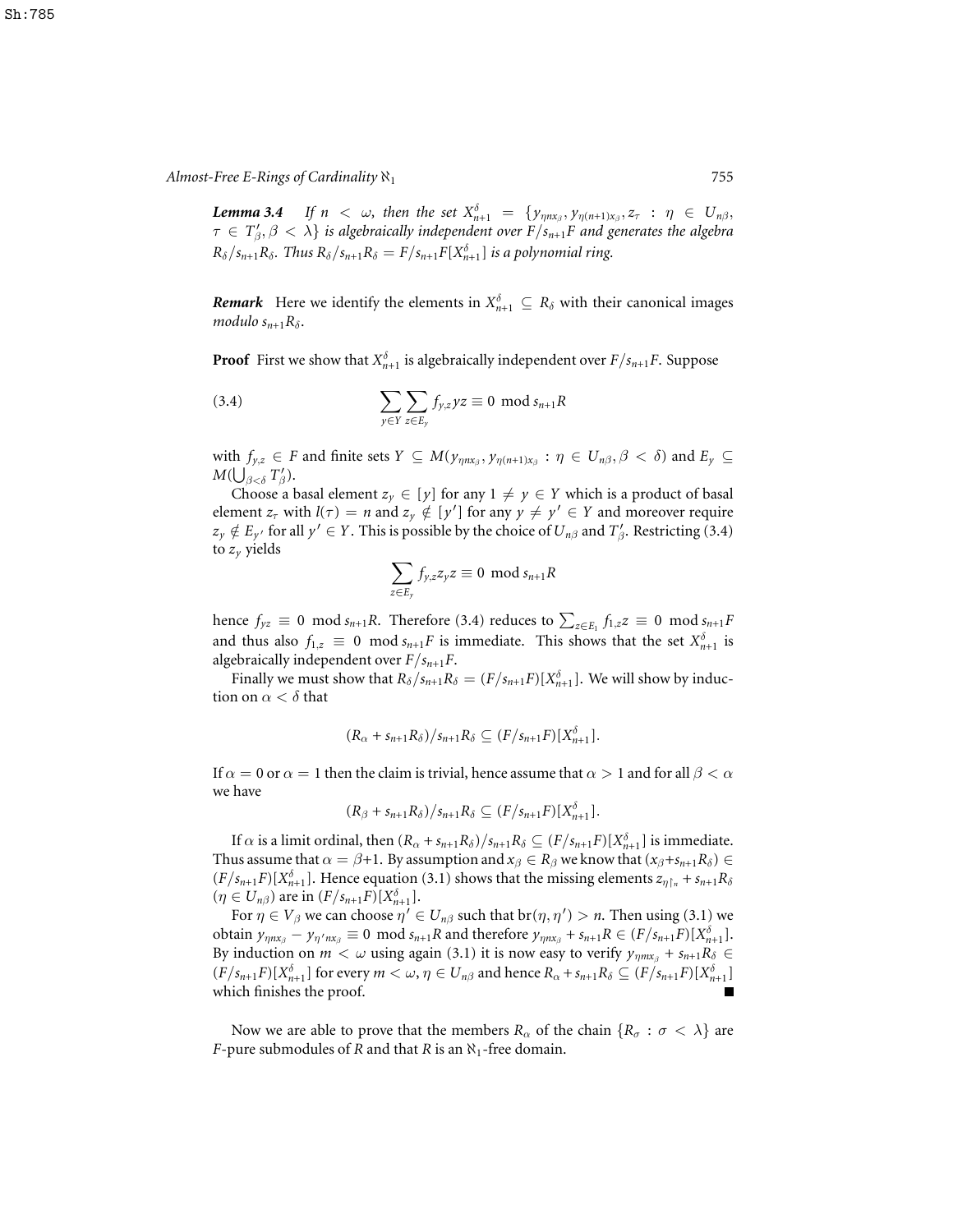*Lemma* **3.5** *R is a commutative F-algebra without zero-divisors and*  $R_{\alpha}$  *as an Fmodule is pure in R for all*  $\alpha < \lambda$ *.* 

**Proof** By definition each  $R_{\alpha}$  is a commutative *F*-algebra and hence *R* is commutative. To show that *R* has no zero-divisors it is enough to show that each member  $R_{\alpha}$  of the chain  ${R_\sigma : \sigma < \lambda}$  is an *F*-algebra without zero-divisors. Since *F* is a domain we can assume, by induction, that  $R_\beta$  has no zero-divisors for all  $\beta < \alpha$  and some  $1 < \alpha < \lambda$ . If  $\alpha$  is a limit ordinal then it is immediate that  $R_{\alpha}$  has no zero-divisors. Hence  $\alpha = \gamma + 1$  is a successor ordinal and  $R_{\gamma}$  is a domain. If  $g, h \in R_{\alpha}$  with  $gh = 0 \neq g$ , then we must show that  $h = 0$ . Write *g* in the form

(g) 
$$
g = \sum_{y \in Y_g} \sum_{z \in E_{g,y}} g_{y,z} yz
$$

with  $0 \neq g_{y,z} \in R_\gamma$  and finite sets  $E_{g,y} \subset M(Z_\gamma)$  and  $Y_g \subset M(y_{\eta nx_\gamma} : \eta \in V_\gamma)$  for some  $n \in \omega$ . By (3.1) and  $x_{\gamma} \in R_{\gamma}$  we may assume *n* is fixed. Similarly, we write

(h) 
$$
h = \sum_{y \in Y_h} \sum_{z \in E_{h,y}} h_{y,z} yz
$$

with  $h_{y,z}\in R_\gamma$  and finite sets  $Y_h\subset M(\gamma_{\eta n x_\gamma}:\eta\in V_\gamma)$  and  $E_{h,y}\subset M(Z_\gamma).$ 

Next we want  $h_{y,z} = 0$  for all  $y \in Y_h, z \in E_{h,y}$ . The proof follows by induction on the number of  $h_{y,z}$ <sup>5</sup>s. If  $h = h_{w,z}$  *wz'*, then

$$
gh = \sum_{y \in Y_g, z \in E_{g,y}} g_{y,z} h_{w,z'} yzwz'
$$

and from Lemma 3.3 follows  $g_{y,z}h_{w,z'} = 0$  for all  $y \in Y_g$ ,  $z \in E_{g,y}$ . Since  $R_\gamma$  has no zero-divisors we obtain  $h_{w,z'} = 0$  and thus  $h = 0$ . Now assume that  $k + 1$  coefficients  $h_{y,z} \neq 0$  appear in (h). We fix an arbitrary coefficient  $h_{w,z'}$  and write  $h = h_{w,z'}wz' + h'$ so that wz<sup>'</sup> does not appear in the representation of h<sup>'</sup>. Therefore the product gh is of the form

$$
(gh) \t gh = \sum_{y \in Y_g} \sum_{z \in E_{g,y}} g_{y,z} h_{w,z'} yzwz' + gh'.
$$

If the monomial  $wz'$  appears in the representation of (g) then the monomial  $w^2(z')^2$ appears in the representation of (gh) only once with coefficient  $g_{w,z'}h_{w,z'}$ . Using Lemma 3.3 and the hypothesis that  $R_{\gamma}$  has no zero-divisors we get  $h_{w,z'} = 0$ .

If the monomial  $wz'$  does not appear in the representation of (g) then  $g_{y,z}h_{w,z'}=0$ for all appearing coefficients  $g_{y,z}$  is immediate by Lemma 3.3. Thus  $h_{w,z'} = 0$  and  $h = h'$  follows. By induction hypothesis also  $h = 0$  and *R* has no zero-divisors.

It remains to show that  $R_\alpha$  is a pure *F*-submodule of *R* for  $\alpha < \lambda$ . Let  $g \in R \setminus R_\alpha$ such that  $fg \in R_\alpha$  for some  $0 \neq f \in F$  and choose  $\beta < \lambda$  minimal with  $g \in R_\beta$ . Then  $\beta > \alpha$  and it is immediate that  $\beta = \gamma + 1$  for some  $\gamma \ge \alpha$ , hence  $fg \in R_\alpha \subset R_\gamma$ . Now we can write

(g) 
$$
g = \sum_{y \in Y_g} \sum_{z \in E_{g,y}} g_{y,z} yz
$$

Sh:785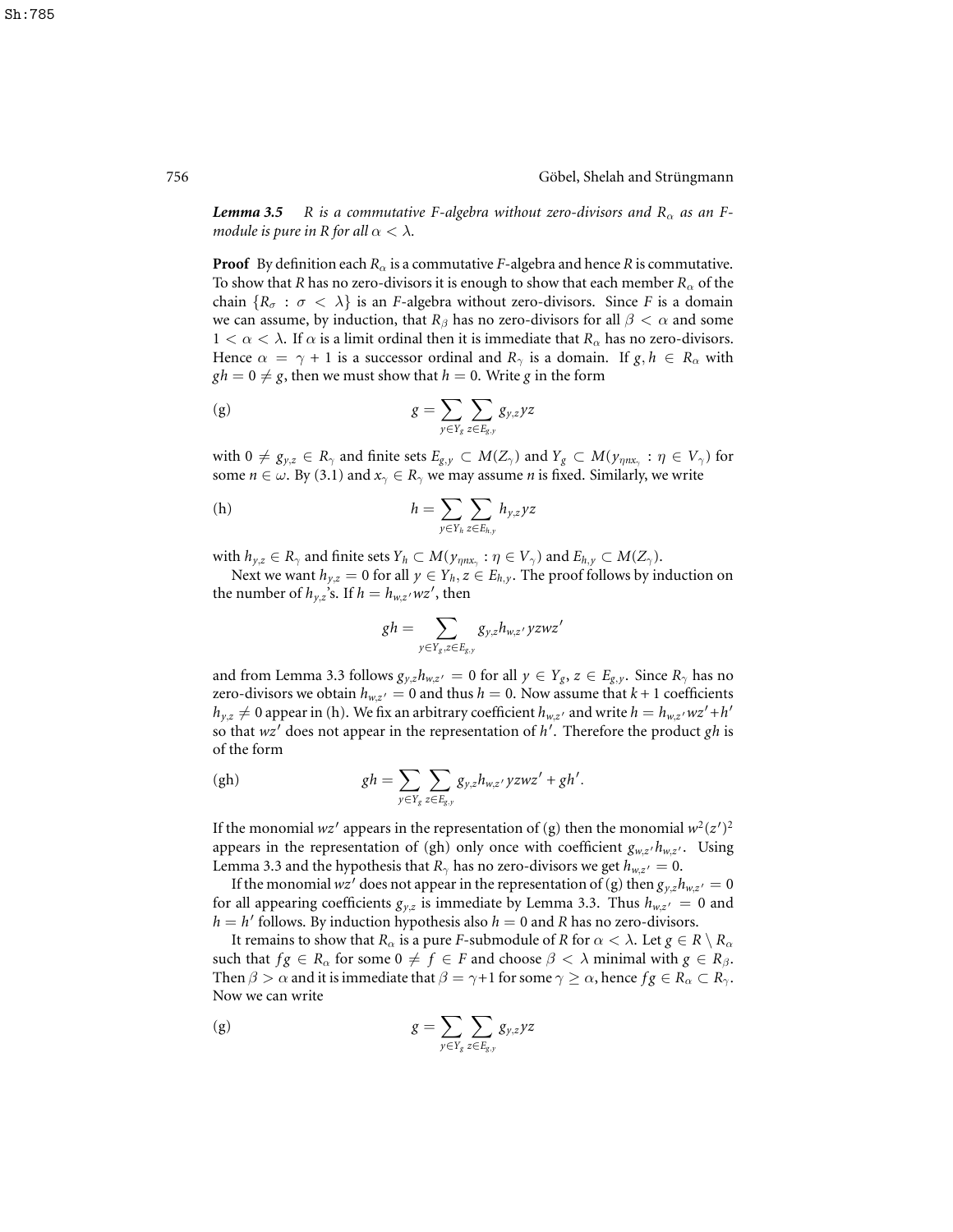with  $g_{y,z} \in R_\gamma$  and finite sets  $Y_g \subset M(y_{\nu k x_\gamma} : \nu \in V_\gamma)$  for some fixed  $k \in \omega$  and  $E_g \subset M(Z_\gamma)$  and clearly

$$
fg = \sum_{y \in Y_g} \sum_{z \in E_{g,y}} fg_{y,z}yz \in R_{\gamma}.
$$

Hence there exists  $g_{\gamma} \in R_{\gamma}$  such that

$$
fg-g_{\gamma}=\sum_{y\in Y_g}\sum_{z\in E_{g,y}}fg_{y,z}yz-g_{\gamma}=0.
$$

From Lemma 3.3 follows  $fg_{y,z} = 0$  for all  $1 \neq y \in Y_g$ ,  $1 \neq z \in E_{g,y}$ , thus  $g_{y,z} = 0$ because *R* is a torsion-free *F*-module. Hence (g) reduces to the summand with  $y =$ *z* = 1, but  $g = g_{1,1} \in R_\gamma$  contradicts the minimality of  $\beta$ . Thus  $g \in R_\alpha$  and  $R_\alpha$  is pure in *R*.

From the next theorem follows for  $\alpha = 0$  that *R* is an  $\aleph_1$ -free *F*-module. We say that *R* is *polynomial*  $\aleph_1$ -free if every countable *F*-submodule of *R* can be embedded into a polynomial subring over *F* of *R*. Clearly, polynomial  $\aleph_1$ -freeness implies  $\aleph_1$ freeness.

*Theorem* **3.6** If *F* is a *p*-domain and  $R = \bigcup_{\alpha < \lambda} R_{\alpha}$  is the *F*-algebra constructed *above, then R is a domain of size*  $\lambda$  *with*  $R/R_\alpha$  *is polynomial*  $\aleph_1$ *-free for all*  $\alpha < \lambda$ *.* 

**Proof**  $|R| = \lambda$  is immediate by construction and R is a domain by Lemma 3.5. It remains to show that *R* is an polynomial  $\aleph_1$ -free ring. Therefore let  $U \subseteq R$  be a countable pure submodule of *R*. There exist elements  $u_i \in R$  such that

$$
U=\langle u_1,\ldots,u_n,\ldots\rangle_*\subseteq R.
$$

Here the suffix  $*$  denotes purification as an *F*-module. Let  $U_n := \langle u_1, \ldots, u_n \rangle_*$  for *n*  $\in \omega$ . Hence there is a minimal  $\alpha_n < \lambda$  such that  $u_i \in R_{\alpha_n}$  for  $i \le n$  and  $n \in \omega$ , which obviously is a successor ordinal  $\alpha_n = \gamma_n + 1$ . Moreover,  $U_n \subseteq R_{\alpha_n}$  since  $R_{\alpha_n}$  is pure in *R* and by induction we may assume that  $R_{\gamma_n}$  is polynomial  $\aleph_1$ -free. Fix  $n \in \omega$ .  $\text{Using } R_{\alpha_n} = R_{\gamma_n + 1} = R_{\gamma_n} [y_{\eta m x_{\gamma_n}}, z_\tau : \eta \in V_{\gamma_n}, \tau \in T_{\gamma_n}, m \in \omega] \text{ from Definition 3.2}$ we can write

$$
u_i = \sum_{y \in Y_i} \sum_{z \in E_{i,y}} g_{y,z,i} yz
$$

with  $g_{y,z,i} \in R_{\gamma_n}$  and finite sets  $Y_i \subset M(y_{\eta m x_{\gamma_n}} : \eta \in V_{\gamma_n})$  for some fixed  $m \in \omega$  and  $E_{i,y} \subset M(Z_{\gamma_n})$ . Choose the pure submodule  $R_{U_n} := \langle g_{y,z,i} : y \in Y_i, z \in E_{i,y}, 1 \leq$  $i\leq n\rangle_{*}\subseteq R_{\gamma_{n}}$  of  $R_{\gamma_{n}}$  and let

$$
U'_n := \{y, z : y \in Y_i, z \in E_{i,y}, 1 \le i \le n\}.
$$

By induction there is a polynomial subring  $L_n \subseteq R_{\gamma_n}$  of  $R_{\gamma_n}$  which contains  $R_{U_n}$ purely. Again by induction we may assume that  $L_{n+1}$  is a polynomial ring over  $L_n$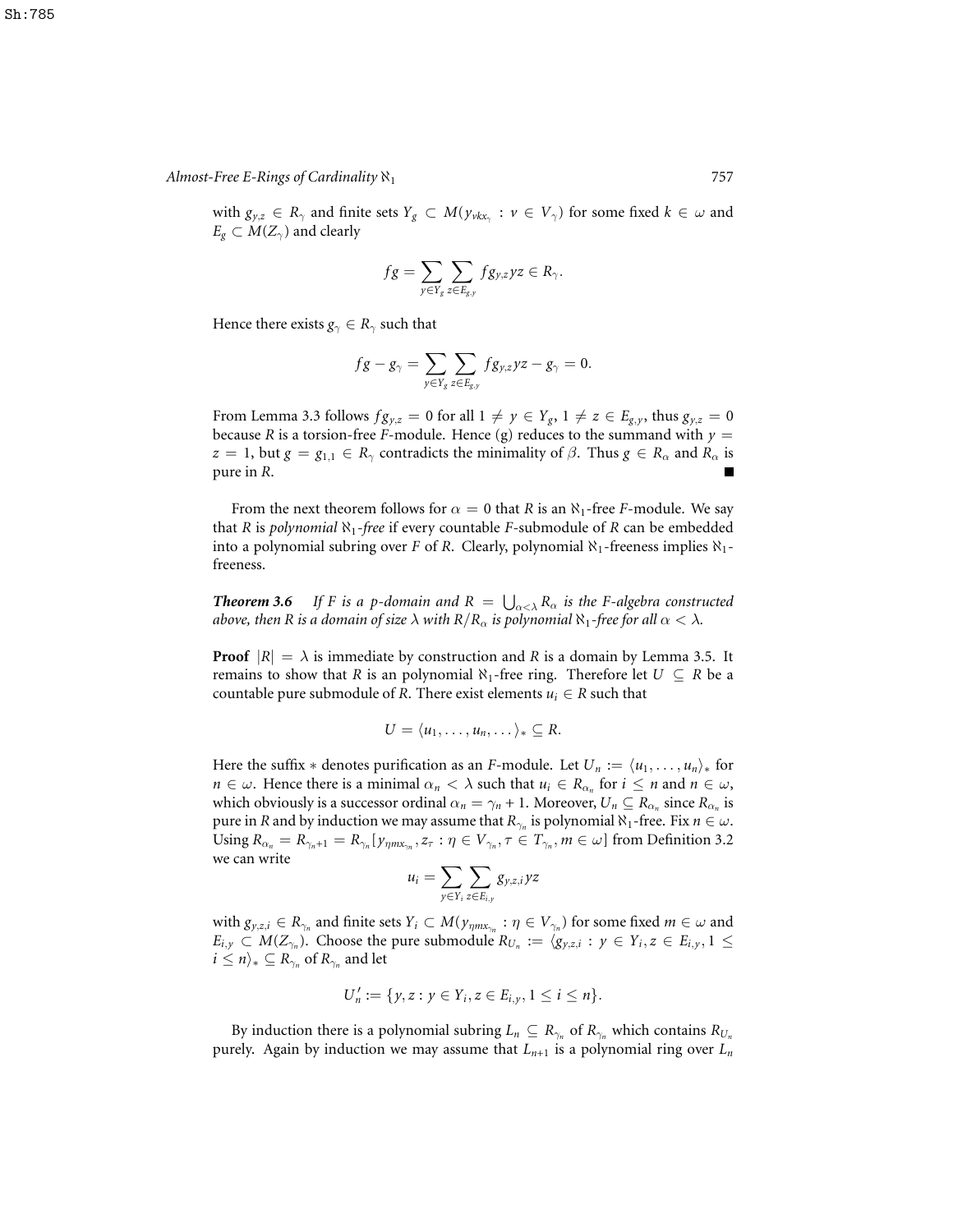for all  $n \in \omega$ . Hence  $U''_n := L_n[U'_n] \subseteq R_{\alpha_n}$  is a polynomial ring by Lemma 3.3 and purity of  $R_{U_n}$  in  $R_{\gamma_n}$ . Thus  $U_n \subseteq \_{*} U_n'' \subseteq \_{*} R_{\alpha_n}$ . By construction  $L_{n+1}[U_{n+1}'']$  is a polynomial ring over  $L_n[U'_n]$  and thus the union  $U'' = \bigcup_{n \in \omega} U''_n$  is a polynomial ring containing *U*. Similar arguments show that  $R/R_\alpha$  is polynomial  $\aleph_1$ -free for every  $\alpha < \lambda$ .

### **4 Main Theorem**

In this section we will prove that the *F*-algebra *R* from Definition 3.2 is an *E*(*F*) algebra, hence every *F*-endomorphism of *R* viewed as an *F*-module is multiplication by some element *r* from *R*. Every endomorphism of *R* is uniquely determined by its action on  $B_\Lambda$  which is an *S*-dense submodule of *R*. It is therefore enough to show that a given endomorphism  $\varphi$  of *R* acts as multiplication by some  $r \in R$  when restricted to  $B_\Lambda$ . It is our first aim to show that such  $\varphi$  acts as multiplication on each special pure element  $x_\alpha$  for  $\alpha < \lambda$ . Therefore we need the following

*Definition* 4.1 A set  $W \subseteq \lambda$  is *closed* if

$$
x_{\alpha} \in R_W^{\alpha} := F[y_{\eta n x_{\beta}}, z_{\tau} : \eta \in V_{\beta}, \tau \in T_{\beta}, \beta \in W, \beta < \alpha, n \in \omega]
$$

for every  $\alpha \in W$ . Moreover let  $R_W := F[y_{\eta n x_\beta}, z_\tau : \eta \in V_\beta, \tau \in T_\beta, \beta \in W, n \in \omega]$ .

We have a first lemma.

*Lemma* **4.2** Any finite subset of  $\lambda$  is a subset of a finite and closed subset of  $\lambda$ .

**Proof** If  $\emptyset \neq W \subseteq \lambda$  is finite then let  $\gamma = \max(W)$ . We prove the claim by induction on  $\gamma$ . If  $\gamma = 0$ , then  $W = \{0\}$ ,  $R_W = F$ ,  $x_0 = 0$  and there is nothing to prove. If  $\gamma > 0$ , then  $x_\gamma \in R_\gamma = F[y_{\eta n x_\beta}, z_\tau : n \in \omega, \eta \in V_\beta, \tau \in T_\beta, \beta < \gamma]$  and there exists a finite set  $Q \subseteq \gamma$  such that

$$
x_{\gamma} \in F[y_{\eta n x_{\beta}}, z_{\tau} : n \in \omega, \eta \in V_{\beta}, \tau \in T_{\beta}, \beta \in Q].
$$

If  $Q_1 = Q \cup (W \setminus \{\gamma\})$  then max $(Q_1) < \gamma$ . Thus by induction there exists a closed and finite  $Q_2 \subseteq \lambda$  containing  $Q_1$ . It is now easy to see that  $W' = Q_2 \cup {\gamma}$  is as required.

Closed and finite subsets *W* of  $\lambda$  give rise to nice presentations of elements in  $R_W$ .

*Lemma* 4.3 *Let W be a closed and finite subset of*  $\lambda$  *and*  $r \in R_W$ *. Then there exists*  $m_*^r \in \mathbb{N}$  such that  $r \in F[y_{\eta nx_\beta}, z_\tau : \eta \in V_\beta, \tau \in T_\beta, \beta \in W]$  for every  $n \geq m_*^r$ .

**Proof** We apply induction on |*W*|. If  $|W| = 0$ , then  $R_W = R_\emptyset = F$  and Lemma 4.3 holds. If  $|W| > 0$  then  $\gamma = \max(W)$  is defined. It is easy to see that  $W' = W \setminus {\gamma}$ is still closed and finite. Thus  $x_\delta \in R_{W'}$  for all  $\delta \in W$ . By induction there is  $m_*^\delta$  such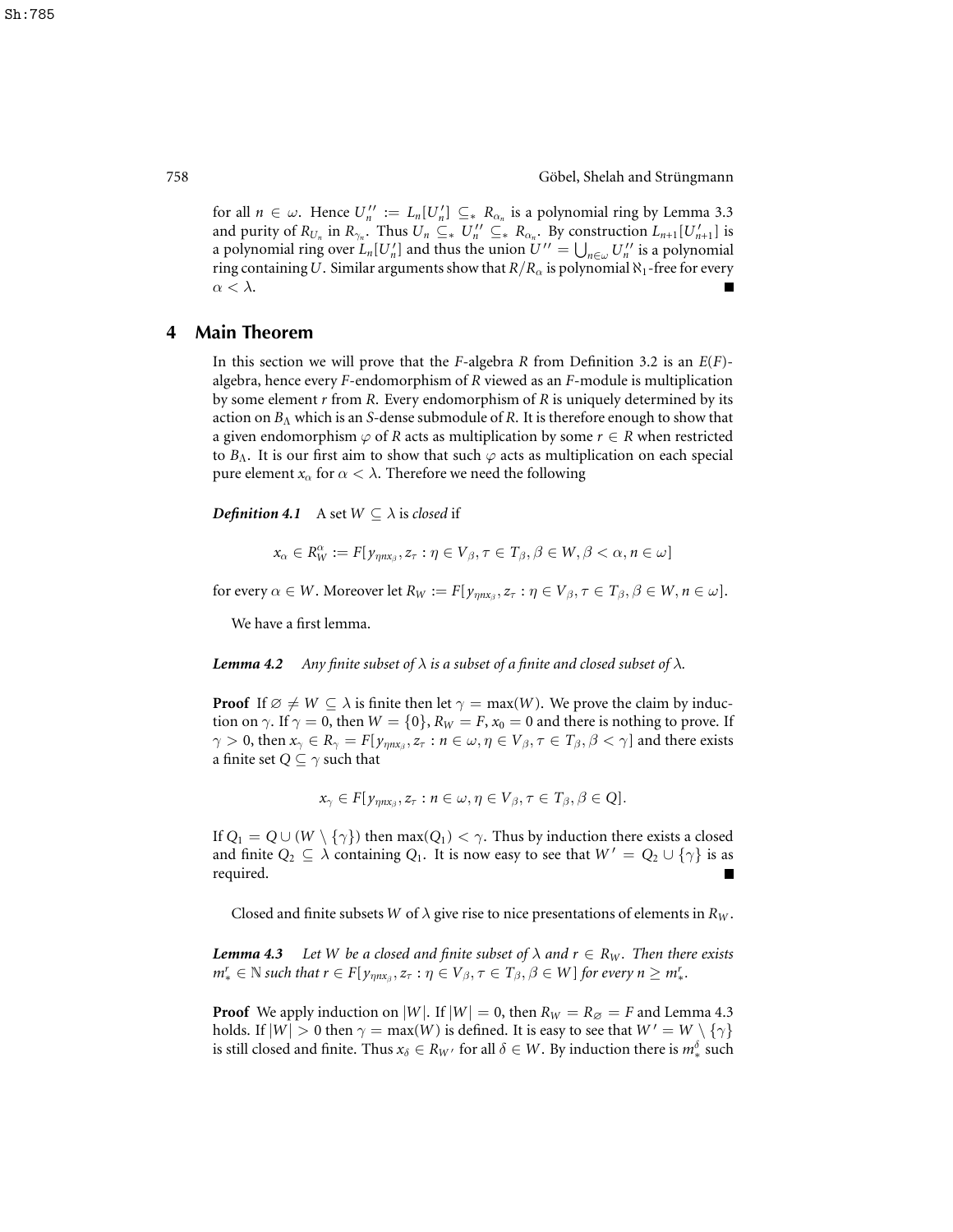$\text{that } x_{\delta} \in F[y_{\eta n x_{\beta}}, z_{\tau}: \eta \in V_{\beta}, \tau \in T_{\beta}, \beta \in W'] \text{ for every } n \geq m_*^{\delta} \ (\delta \in W). \text{ Any}$  $r \in R_W$  can be written as a polynomial

$$
r=\sigma\big(\{y_{\eta_{\text{r},l}k_{\text{r},l}x_{\beta_{\text{r},l}}},z_{\tau_{\text{r},j}}:\eta_{\text{r},l}\in V_{\beta_{\text{r},l}},\tau_{\text{r},j}\in T_{\beta_{\text{r},j}},l
$$

for some  $l_r, j_r \in \mathbb{N}, \beta_{r,l}, \beta_{r,j} \in W$  and  $\eta_{r,l} \in V_{\beta_{r,l}}, \tau_{r,j} \in T_{\beta_{r,j}}$ . Let  $m_*^r = \max(\{m_*^\delta, k_{r,l}:$  $l < l_r, \delta \in W$ }). Using (3.1) now it follows easily that  $r \in F[y_n n x_\beta, z_\tau : \eta \in V_\beta,$  $\tau \in T_\beta, \beta \in W$ ] for every  $n \geq m^r_*$ .

We are ready to show that every endomorphism of *R* acts as multiplication on each of the special pure elements  $x_\alpha$ .

*Definition* 4.4 If  $R_{\alpha}$  is as above, then let  $G_{\alpha} = \langle y_{\eta n x_{\alpha}}, z_{\tau} : \eta \in V_{\alpha}, \tau \in T_{\alpha}, n \in \omega \rangle_F$ be the *F*-submodule of  $R_\alpha$  for any  $\alpha < \lambda$ .

From (3.1) we note that  $x_\alpha \in G_\alpha$  and our claim will follow if we can show that every homomorphism from  $G_\alpha$  to  $R^+$  maps  $x_\alpha$  to a multiple of itself.

#### *Proposition* 4.5 *If*  $h: G_\alpha \to R$  *is an F-homomorphism, then*  $h(x_\alpha) \in x_\alpha R$ .

**Proof** Let  $h: G_\alpha \to R$  be an *F*-homomorphism and assume towards contradiction that  $h(x_\alpha) \notin x_\alpha R$ . For a subset  $V \subseteq V_\alpha$  of cardinality  $\lambda$  we define the *F*-submodule

$$
G_V = \langle x_\alpha, y_{\eta n x_\alpha} : \eta \in V, n \in \omega \rangle_* \subseteq G_\alpha
$$

and note that  $\{z_{\eta\upharpoonright_n} : \eta \in V, n \in \omega\} \subseteq G_V$  from  $x_\alpha \in G_V$  and (3.1). Also  $G_{V_\alpha} \in \mathfrak{H} =:$  ${G_V : V \subseteq V_\alpha, |V| = \lambda} \neq \emptyset$  and we can choose  $\beta_* = \min\{\beta \leq \lambda : \exists G_V \in \mathfrak{H} \text{ and } G_V\}$  $h(G_V) \subseteq R_\beta$ . There is  $G_V \in \mathfrak{H}$  such that  $h(G_V) \subseteq R_{\beta_*}$ .

We first claim that  $\beta_* < \lambda$  and assume towards contradiction that  $\beta_* = \lambda$  and we can choose inductively a minimal countable subset  $U =: U_V \subseteq V$  such that

(4.1) 
$$
(\forall \eta \in V)(\forall n \in \omega)(\exists \rho \in U_V) \text{ such that } \eta \upharpoonright_n = \rho \upharpoonright_n.
$$

For each  $\eta \in V$  we define the countable set  $Y_{\eta} = \{y_{\eta n x_{\alpha}} : n < \omega\}$ . Using cf( $\lambda$ ) =  $\lambda$  >  $\aleph_0$  we can find a successor ordinal  $\beta < \lambda$  such that  $h(x_\alpha) \in R_\beta$  and  $h(Y_{\rho}) \subseteq R_{\beta}$  for all  $\rho \in U$ . If  $n_* \in \omega$  and  $\eta \in V$  choose  $n_* < n \in \omega$  and  $\rho_n \in U$  by (4.1) such that  $\eta \restriction_n = \rho_n \restriction_n$ . From Definition 3.1 and (2.1) we see that

$$
(4.2) \quad y_{\eta n_{*}x_{\alpha}} - y_{\rho_{n}n_{*}x_{\alpha}}
$$
\n
$$
= \sum_{i \geq n_{*}} \frac{q_{i}}{q_{n_{*}}} (z_{\eta \upharpoonright i}) + x_{\alpha} \sum_{i \geq n_{*}} \frac{q_{i}}{q_{n_{*}}} \eta(i) - \sum_{i \geq n_{*}} \frac{q_{i}}{q_{n_{*}}} (z_{\rho_{n} \upharpoonright i}) - x_{\alpha} \sum_{i \geq n_{*}} \frac{q_{i}}{q_{n_{*}}} \rho_{n}(i)
$$
\n
$$
= \sum_{i \geq n+1} \frac{q_{i}}{q_{n_{*}}} (z_{\eta \upharpoonright i}) + x_{\alpha} \sum_{i \geq n} \frac{q_{i}}{q_{n_{*}}} \eta(i) - \sum_{i \geq n+1} \frac{q_{i}}{q_{n_{*}}} (z_{\rho_{n} \upharpoonright i}) - x_{\alpha} \sum_{i \geq n} \frac{q_{i}}{q_{n_{*}}} \rho_{n}(i)
$$

is divisible by  $s_{n-1}$ . Thus  $s_{n-1}$  divides  $h(y_{\eta n \star x_\alpha} - y_{\rho_n n \star x_\alpha})$  for  $n \star < n < \omega$ . From  $h(y_{\rho_n n * x_\alpha}) \in R_\beta$  and the choice of  $\rho_n \in U$  it follows that  $h(y_{\eta n * x_\alpha}) + R_\beta \in R/R_\beta$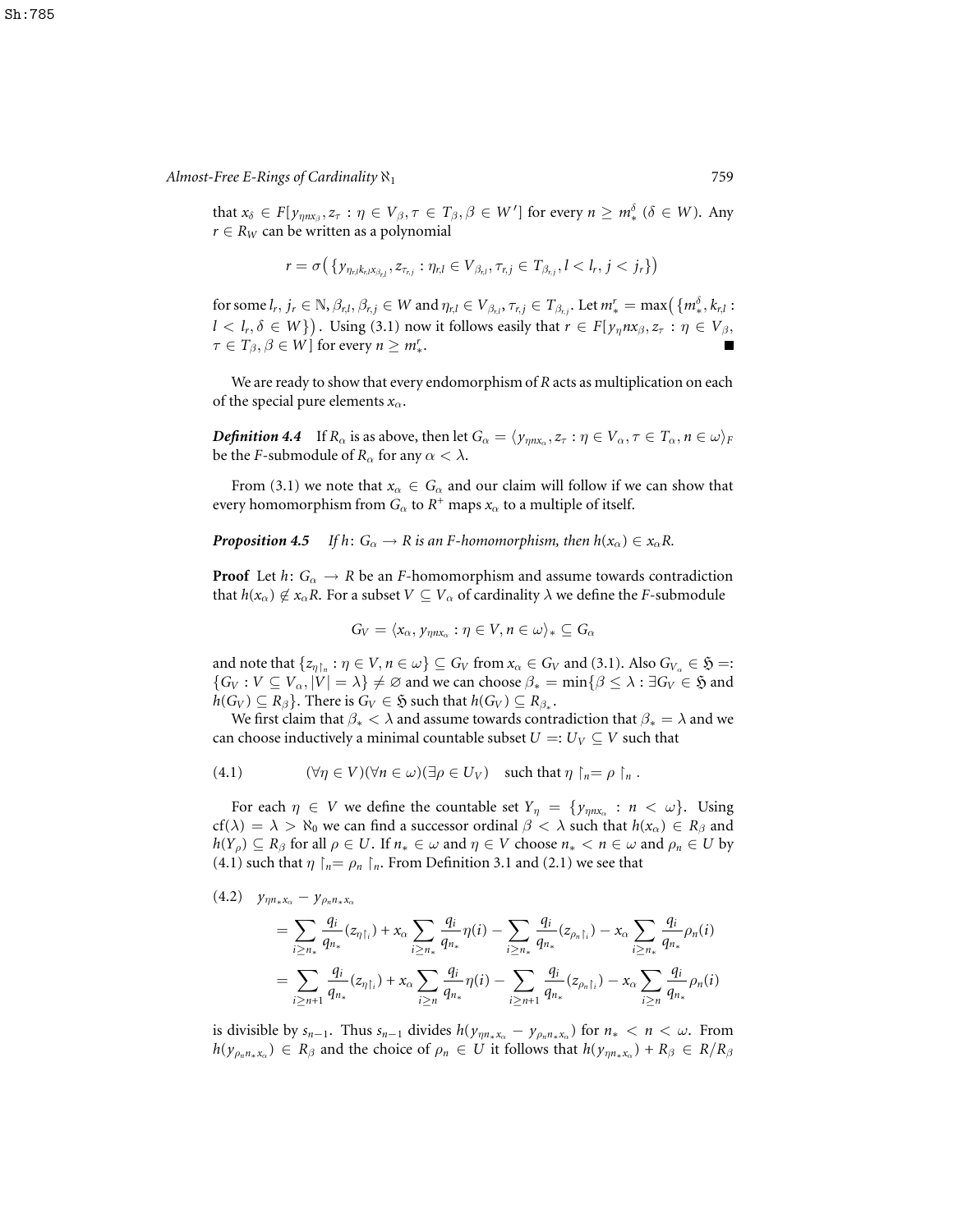is divisible by infinitely many  $s_n$ . Hence  $h(y_{\eta n \star x_\alpha}) \in R_\beta$  since  $R/R_\beta$  is  $\aleph_1$ -free by Lemma 3.6. However  $n_*$  was chosen arbitrarily, we therefore have  $h(Y_n) \subseteq R_\beta$  for all  $\eta \in V$  and  $h(G_V) \subseteq R_\beta$  follows, which contradicts the minimality of  $\beta_*$ . Therefore  $\beta_* \neq \lambda$ .

Since  $h(G_V) \subseteq R_{\beta_*}$  we can write  $h(y_{\eta \alpha \alpha}) = \sigma_{\eta}(\{y_{\nu_{\eta,l} m_{\eta,l} x_{\beta_{\eta,l}}}, z_{\tau_{\eta,k}} : l < l_{\eta}, k < k_{\eta}\})$ for every  $\eta \in V$  and suitable  $\beta_{\eta,l}, \beta_{\eta,k} < \beta_*$ ,  $\nu_{\eta,l} \in V_{\beta_{\eta,l}}$  and  $\tau_{\eta,k} \in T_{\beta_{\eta,k}}$ . Recall that polynomials  $\sigma_{\eta}$  depend on  $\eta \in V$ . For notational simplicity we shall assume that all pairs  $(\beta_{\eta,l}, \beta_{\eta,k})$  are distinct. For obvious cardinality reasons we may assume without loss of generality that  $l_{\eta} = l_*$  and  $k_{\eta} = k_*$  for some fixed  $l_*, k_* \in \mathbb{N}$  for all  $\eta \in V$ . Moreover, since *F* is countable, we may assume that the polynomials  $\sigma_{\eta}$  are independent of  $\eta$  and thus we can write  $\sigma_{\eta} = \sigma$ . Hence

$$
h(\mathbf{y}_{\eta \alpha \mathbf{x}_{\alpha}}) = \sigma\big(\{\mathbf{y}_{\nu_{\eta,l}m_{\eta,l}\mathbf{x}_{\beta_{\eta,l}}}, \mathbf{z}_{\tau_{\eta,k}}: l < l_*, k < k_*\}\big).
$$

We put  $W_{\eta} = \{\beta_{\eta,l}, \beta_{\eta,k} : l < l_*, k < k_*\}$ , which is a finite subset of  $\lambda$  for every  $\eta \in V$ . By Lemma 4.2 we may assume that  $W_{\eta}$  is closed. Moreover, possibly enlarging *W*<sub>η</sub>, we also may assume that  $h(x_\alpha) \in R_{W_\eta}$  for all  $\eta \in V$ . Since  $\beta_* < \lambda$  and  $\lambda$  is regular the ordinal  $\beta_*$  is a set of cardinality  $\langle \lambda \rangle$  with  $W_\eta \subseteq \beta_*$  for all  $\eta \in V$ . By cardinality arguments it easily follows that there is  $W = \{ \beta_l, \beta_k : l < l_*, k < k_* \} \subseteq$  $β_*$  such that  $W_\eta = W$  for all  $η ∈ V'$  for some  $V' ⊆ V$  of cardinality  $λ$ . We rename  $V = V'$ . Let  $m_{\eta} \in \mathbb{N}$  such that  $m_{\eta} > l(\tau_{\eta,k})$  for all  $\eta \in V$  and  $k < k_*$ . Again, passing to an equipotent subset (of) *V* we may assume that  $m_{\eta} = m_1$  is fixed for all  $\eta \in V$ . Now we apply Lemma 4.3 to obtain  $h(y_{\eta \alpha \alpha}) \in F[y_{\eta n_{\eta} x_{\beta}}, z_{\tau} : \eta \in V_{\beta}, \tau \in T_{\beta}, \beta \in$ *W*] for  $\eta \in V$  and some  $n_{\eta} \in \mathbb{N}$ . Since  $|V| > \aleph_0$  we may assume that  $n_{\eta} = n_*$  does not depend on  $\eta \in V$  anymore. If  $m_* = \max\{n_*, m_1\}$  we find new presentations

(4.3) 
$$
h(y_{\eta \circ x_{\alpha}}) = \sigma\big(\{y_{\nu_{\eta,l}m_*x_{\beta_l}}, z_{\tau_{\eta,k}} : l < l_*, k < k_*\}\big)
$$

for every  $\eta \in V$  and  $\beta_l, \beta_k \in W$ ,  $\nu_{\eta,l} \in V_{\beta_l}$  and  $\tau_{\eta,k} \in T_{\beta_k}$ . Moreover,  $l(\tau_{\eta,k}) \leq m_*$ for all  $\eta \in V$  and  $k < k_*$ . The reader may notice that when obtaining equation (4.3) the polynomial  $\sigma$  and the natural number  $k_*$  may become dependent on  $\eta$  again but a cardinality argument allows us to unify them again and for notational reasons we stick to  $\sigma$  and  $k_*$ . Using that  $T_\alpha$  is countable, we are allowed to assume that  $\tau_{\eta,k} = \tau_k$ for all  $\eta \in V$  and  $k < k_*$ , hence  $h(y_{\eta \circ x_\alpha}) = \sigma\left(\{y_{\nu_{\eta,l}m_*x_{\beta_l}}, z_{\tau_k} : l < l_*, k < k_*\}\right).$ 

Finally, increasing  $m$ <sup>\*</sup> (and unifying  $\sigma$  and  $k$ <sup>\*</sup> again) we may assume that all  $\nu_{\eta,l}\restriction_{m_*}$  are different  $(l < l_*)$  and that

$$
(4.4) \t\t\t\nu_{\eta,l} \upharpoonright_{m_*} \neq \tau_k
$$

for all  $\eta \in V$  and  $l < l_*, k < k_*$ . Using a cardinality argument and the countability of the trees  $T_{\beta_l}$  we may assume that  $\nu_{\eta,l} \upharpoonright_{m_*}$  does not dependent on  $\eta \in V$  for all  $l < l_*$ . Thus

$$
(4.5) \t\t\t \nu_{\eta,l} \upharpoonright_{m_*} =: \bar{\tau}_l \in T_{\beta_l}
$$

and  $\tau_k \neq \bar{\tau}_l$  for all  $l < l_*$ ,  $k < k_*$  from (4.4). Since *W* is closed and  $h(x_\alpha) \in R_W$  we can finally write

$$
h(\boldsymbol{x}_{\beta}) = \sigma_{\beta} \big( \{ \boldsymbol{y}_{\nu_{\beta,l} m_{*} \boldsymbol{x}_{\beta_l}}, \boldsymbol{z}_{\tau_{\beta,k}} : l < l_{\beta}, k < k_{\beta} \} \big)
$$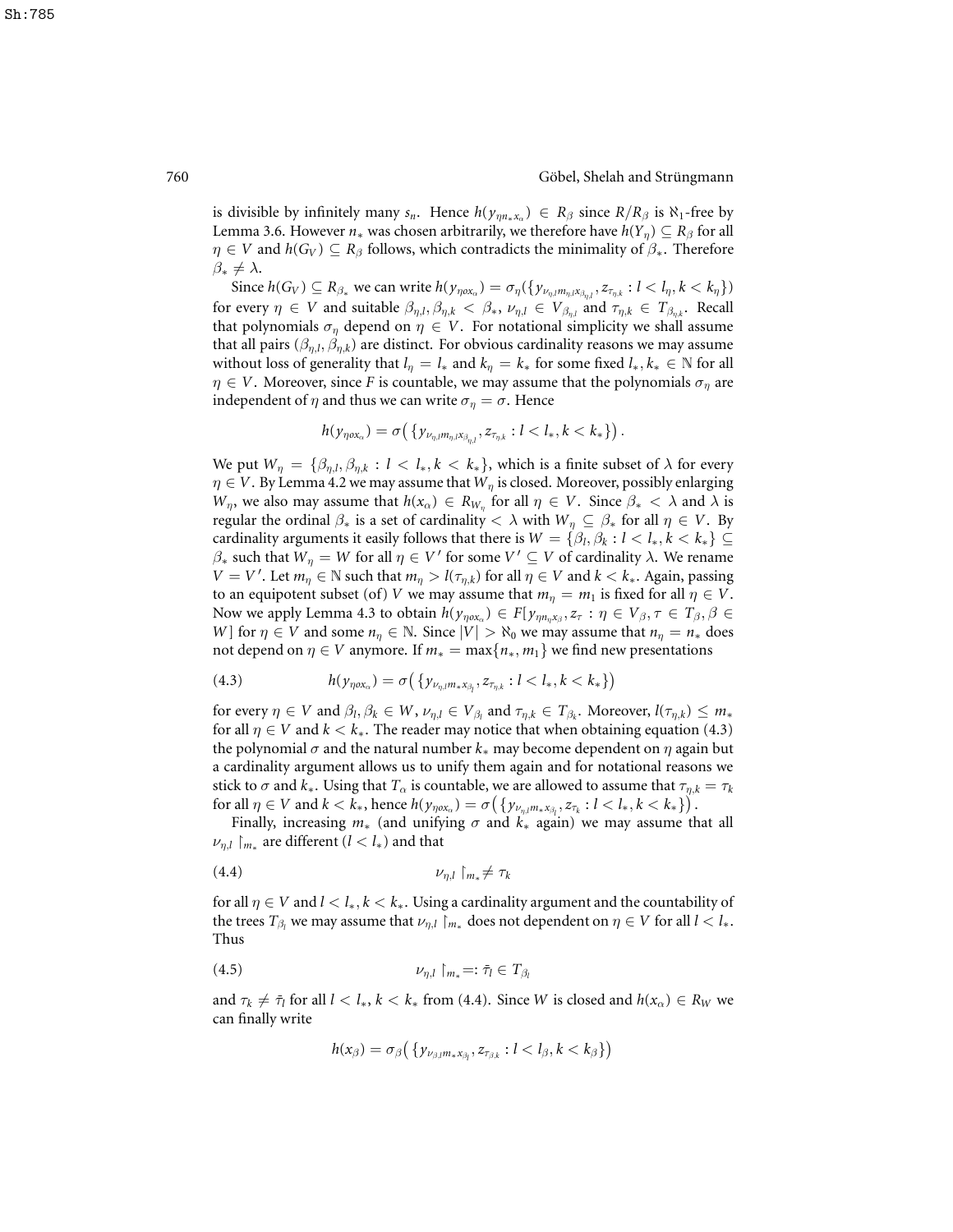for every  $\beta \in W \cup \{\alpha\}$  and suitable  $l_\beta, k_\beta \in \mathbb{N}, \beta_l, \beta_k \in W$ . Obviously, increasing *m*<sup>∗</sup> once more, we may assume that

(4.6) 
$$
\nu_{\beta,l} \upharpoonright_{m_*} \neq \nu_{\beta',l'} \upharpoonright_{m_*} \quad \text{and} \quad \nu_{\beta,l} \upharpoonright_{m_*} \neq \bar{\tau}_j
$$

for all  $\beta, \beta' \in W \cup \{\alpha\}, l < l_{\beta}, l' < l_{\beta'}, j < l_*$ . Now choose any  $n_* > m_*$  such that

- (i)  $n_* > \sup(C_\beta \cap C_{\beta'})$  for all  $\beta \neq \beta' \in W \cup \{\alpha\};$
- (ii)  $s_{n*}$  is relatively prime to all coefficients in  $\sigma$ ;
- (iii)  $s_{n*}$  is relatively prime to all coefficients in  $\sigma_\beta$  for all  $\beta \in W \cup \{\alpha\}.$

Using  $\aleph_0 < |V|$  we can choose pairs of branches  $\eta_1, \eta_2 \in V$  with arbitrarily large branch point  $br(\eta_1, \eta_2) = n + 1 \ge n_*$ . Let *U* be the infinite set of all such *n*'s. An easy calculation using (3.1) shows

$$
y_{\eta_1\alpha x_\alpha}-y_{\eta_2\alpha x_\alpha}=\Big(\prod_{l\leq n}s_l\Big)(y_{\eta_1nx_\alpha}-y_{\eta_2nx_\alpha})
$$

and as  $br(\eta_1, \eta_2) = n + 1$  we obtain

(4.7) 
$$
y_{\eta_1 \circ x_\alpha} - y_{\eta_2 \circ x_\alpha} \equiv \left( \prod_{l \leq n} s_l \right) x_\alpha \mod s_{n+1} R.
$$

We now distinguish three cases.

*Case 1* If  $\text{br}(\nu_{\eta_1,l}, \nu_{\eta_2,l}) > n + 1$  for some  $l < l_*$  then from (3.1) follows

$$
y_{\nu_{\eta_1,l}m_*x_{\beta_l}}-y_{\nu_{\eta_2,l}m_*x_{\beta_l}}\equiv 0\ \ \text{mod}\ s_{n+1}R.
$$

*Case* 2 If  $\text{br}(\nu_{\eta_1,l}, \nu_{\eta_2,l}) = n + 1$  for some  $l < l_*$  then from (3.1) follows

$$
y_{\nu_{\eta_1,l}m_*x_{\beta_l}}-y_{\nu_{\eta_2,l}m_*x_{\beta_l}}+s_{n+1}R\in x_{\beta_l}R+s_{n+1}R.
$$

We have chosen  $br(\eta_1, \eta_2) = n + 1 > n_* > sup(C_\beta \cap C_{\beta'})$  for all  $\beta \neq \beta' \in W \cup {\alpha}.$ Hence  $n + 1$  can not be the splitting point of pairs of branches from different levels  $\alpha$ and  $\beta_l$ . Thus  $\beta_l = \alpha$  and the last displayed expression becomes

$$
y_{\nu_{\eta_1, l}m_*x_\alpha}-y_{\nu_{\eta_2, l}m_*x_\alpha}+s_{n+1}R\in x_\alpha R+s_{n+1}R.
$$

*Case* 3 If  $k = \text{br}(v_{\eta_1,l}, v_{\eta_2,l}) < n+1$  for some  $l < l_*$  then  $m_* < k$  by (4.5). From (3.1) and the choice of *n* we see that  $y_{\nu_{\eta_1},\mu x_\alpha}$  appears in some monomial of  $h(y_{\eta_1\alpha x_\alpha}-y_{\eta_2\alpha x_\alpha})$ with coefficient relatively prime to  $s_{n+1}$ . By an easy support argument (restricting to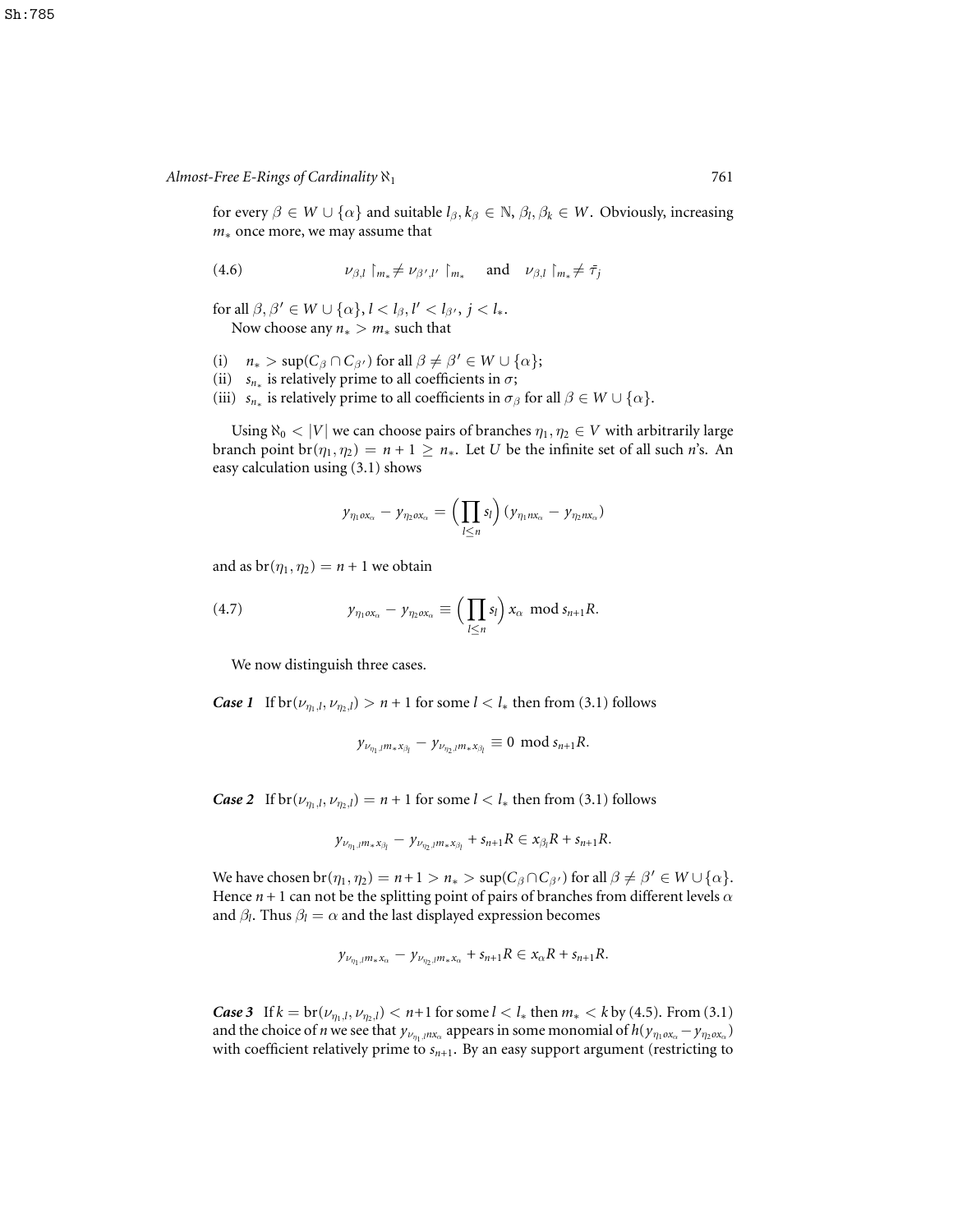762 Göbel, Shelah and Strüngmann

 $\nu_{n,l}$   $\upharpoonright_k$  and using (4.4), (4.5) and (4.6)) this monomial can not appear in  $h(x_\alpha)$ . From Lemma 3.4 now follows

$$
h(\mathbf{y}_{\eta_1\alpha x_\alpha}-\mathbf{y}_{\eta_2\alpha x_\alpha})-\left(\prod_{l\leq n}s_l\right)h(x_\alpha)\not\equiv 0\ \ \text{mod}\ s_{n+1}R
$$

which contradicts (4.7).

Therefore, for all  $n \in U$  we obtain

$$
\left(\prod_{l\leq n} s_l\right)h(x_\alpha)\in s_{n+1}R+x_\alpha R.
$$

The elements  $\prod_{l \leq n} s_l$  and  $s_{n+1}$  are co-prime, thus

$$
h(x_{\alpha}) \in \bigcap_{n \in U} s_{n+1}R + x_{\alpha}R.
$$

Using that *U* is infinite, we claim

$$
\bigcap_{n\in U}s_nR+x_{\alpha}R=x_{\alpha}R,
$$

which then implies  $h(x_\alpha) \in x_\alpha R$  and finishes the proof of Proposition 4.5.

The special pure elements are of the form (3.2), thus  $x_{\alpha} = \sum_{m \in M} m$  for some finite subset *M* of  $M(T_A)$ . Choose  $y \in \bigcap_{n \in U} s_n R + x_\alpha R$ . Then there are  $f_n, r_n \in R$  for  $n \in U$  such that

$$
(4.8) \t\t\t y - s_n f_n = x_\alpha r_n.
$$

Put  $R' = \langle [x_\alpha], y, f_n, r_n : n \in U \rangle_*$  and let *L* be the pure polynomial subring of *R* that contains *R'* and exists by Theorem 3.6. Hence equation (4.8) holds in *L*. We may assume that the finite support *M* of  $x_\alpha$  is contained in a basis of *L* and hence the quotient  $L/x_\alpha L$  is free and therefore *S*-reduced. This contradicts

$$
(4.9) \t\t\t y \equiv s_n f_n \bmod x_\alpha L
$$

which follows from equation (4.8) for every  $n \in U$  unless  $y \in x_\alpha L$  and hence  $y \in$ *x*α*R*.

We are now ready to prove that *R* is an *E*(*F*)-algebra.

*Main* **Theorem 4.6** Let *F* be a countable principal ideal domain with  $1 \neq 0$  and *in*finitely many pair-wise coprime elements. If  $\aleph_1 \leq \lambda \leq 2^{\aleph_0}$  is a regular cardinal, then *the F*-algebra *R in Definition* 3.2 *is* an  $\aleph_1$ -free *E*(*F*)-algebra of cardinality  $\lambda$ .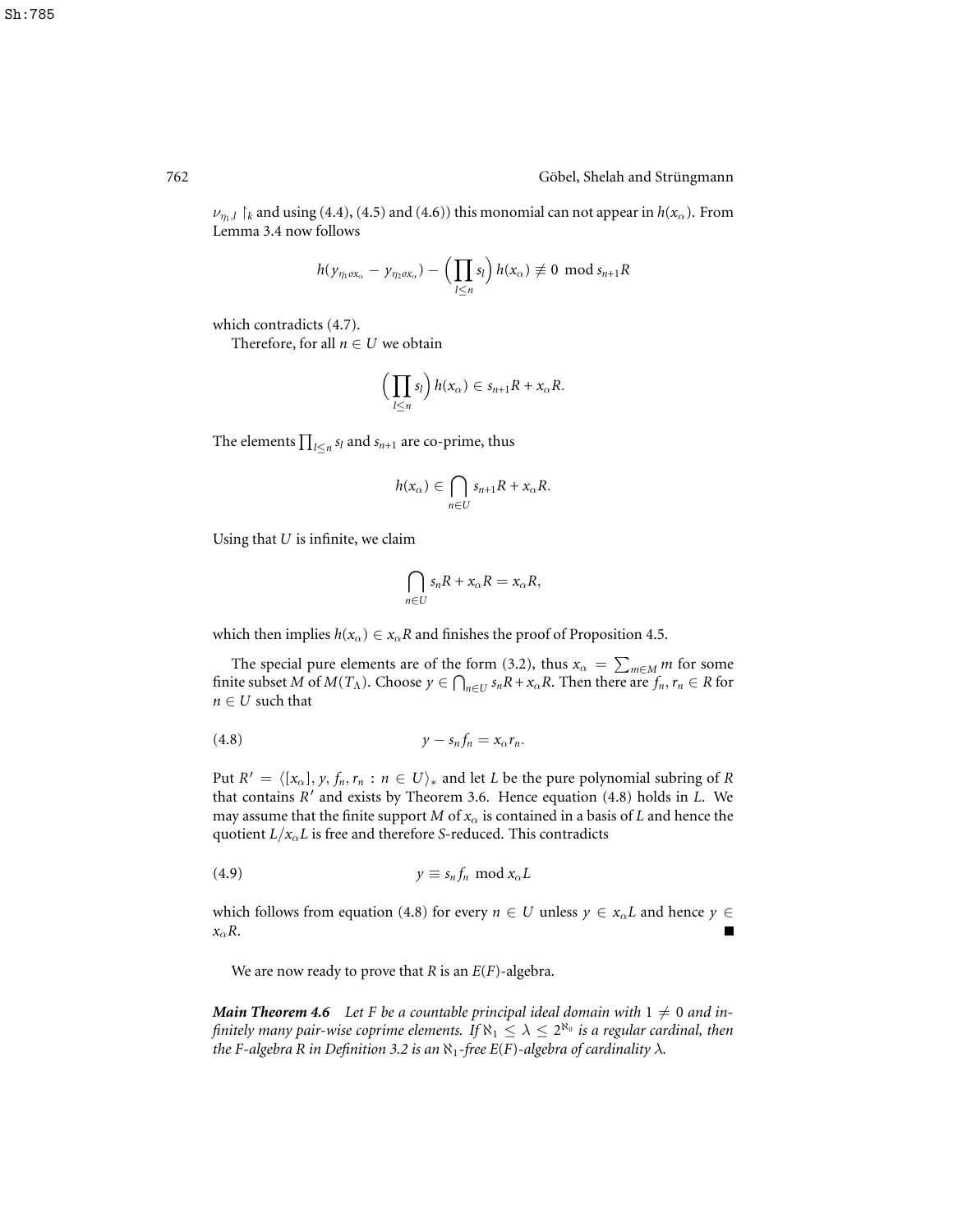**Proof** If *h* is a *F*-endomorphism of *R* viewed as *F*-module, then we must show that *h* is scalar multiplication by some element  $b \in R$ . From Proposition 4.5 for  $h \restriction G_\alpha$ there exists an element  $b_\alpha \in R$  such that  $h(x_\alpha) = x_\alpha b_\alpha$  for any  $\alpha < \lambda$ , where the  $x_\alpha$ 's run through all special pure elements.

Now let  $U_\alpha$  be a countable subset of  $V_\alpha$  for every  $\alpha < \lambda$  as in (4.1). Then

$$
R_{\alpha}^* = F[y_{\eta n x_{\beta}}, z_{\tau} : \eta \in U_{\beta}, \tau \in T_{\beta}, \beta < \alpha, n \in \omega]
$$

is a countable subalgebra of  $R_\alpha$ . Since  $\lambda$  is regular uncountable there exists for every  $\alpha < \lambda$  an ordinal  $\gamma_{\alpha} < \lambda$  such that  $h(R_{\alpha}^{*}) \subseteq R_{\gamma_{\alpha}}$ . We put  $C = \{\delta < \lambda :$  $\forall (\alpha < \delta)(\gamma_{\alpha} < \delta)$  which is a cub in  $\lambda$ . Intersecting with the cub of all limit ordinals we may assume that *C* consists of limit ordinals only. If  $\delta \in C$ , then similar arguments as in the proof of Proposition 4.5 after equation (4.1), using the fact that  $R/R_{\delta}$ is  $\aleph_1$ -free show that  $h(R_\beta) \subseteq R_\delta$  for every  $\beta < \delta$  and taking unions  $h(R_\delta) \subseteq R_\delta$ .

Let us assume for the moment that there is some  $\delta_* \in C$  such that for every special pure element  $r \in B_\Lambda$  we have  $b_r \in R_{\delta_*}$ . Suppose  $r_1$  and  $r_2$  are two distinct pure elements with  $b_{r_1} \neq b_{r_2}$ . Then choose  $\delta_* < \delta \in C$  such that  $r_1, r_2 \in R_\delta$  and  $\tau \in T_\delta$  with  $\tau \notin ([r_1] \cup [r_2])$ . Then

$$
(4.10) \quad b_{\tau}\tau + b_{r_1}r_1 = h(\tau) + h(r_1) = h(\tau + r_1) = b_{\tau + r_1}(\tau + r_1) = b_{\tau + r_1}\tau + b_{\tau + r_1}r_1.
$$

Now note that  $R_\delta$  is an  $R_{\delta_*}$ -module and that  $R/R_\delta$  is torsion-free as an  $R_{\delta_*}$ -module. Moreover,  $b_\tau, b_{r_1}$  and  $b_{\tau+r_1}$  are elements of  $R_{\delta_*},$  hence  $\tau$  is not in the support of either of them. Thus restricting equation (4.10) to  $\tau$  we obtain

$$
b_{\tau}\tau=b_{\tau+r_1}\tau
$$

and therefore  $b_\tau = b_{\tau+\tau_1}$ . Now equation (4.10) reduces to  $b_{r_1}r_1 = b_{\tau+r_1}r_1$  and since R is a domain we conclude  $b_{r_1} = b_{\tau+r_1}$ . Hence  $b_{r_1} = b_{\tau}$  and similarly  $b_{r_2} = b_{\tau}$ , therefore  $b_{r_1} = b_{r_2}$  which contradicts our assumption. Thus  $b_r = b$  does not depend on the special pure elements  $r \in B_\Lambda$  and therefore *h* acts as multiplication by *b* on the special pure elements of *B*Λ. Thus *h* is scalar multiplication by *b* on *B*<sup>Λ</sup> and using density also on *R*.

It remains to prove that there is  $\delta_* < \lambda$  such that for every  $r \in B_\Lambda$  we have  $b_r \in R_{\delta_*}$ .

Assume towards contradiction that for every  $\delta \in C$  there is some element  $r_{\delta} \in B_{\Lambda}$ such that  $b_\delta = b_{r_\delta} \not\in R_\delta$ . We may write  $r_\delta$  and also  $b_{r_\delta}$  as elements in some polynomial  $\text{ring over } R_\delta \text{, hence } r_\delta = \sigma_{r_\delta}(x_i^\delta : i \leq i_{r_\delta}) \text{ and } b_\delta = \sigma_{b_\delta}(\tilde{x}_i^\delta : i \leq i_{b_\delta})$ . Thus  $\sigma_{r_\delta}$  and  $\sigma_{b_\delta}$ are polynomials over  $R_\delta$  and the  $x_i^{\delta}$ 's and  $\tilde{x}_i^{\delta}$  are independent elements over  $R_\delta$ . For cardinality reasons we may assume that for all  $\delta \in C$  we have  $i_{r_{\delta}} = i_r$  and  $i_{b_{\delta}} = i_b$ for some fixed  $i_r, i_b \in \mathbb{N}$ . Now choose  $n < \omega$  and note that canonical identification  $\varphi \colon \bigcup_{\alpha < \lambda} R_{\alpha}/s_n R_{\alpha} \to \bigcup_{\alpha < \lambda} (R_{\alpha}^* + s_n R)/s_n R$  is an epimorphism. Let  $\bar{\sigma}_{r_{\delta}}$  and  $\bar{\sigma}_{b_{\delta}}$  be the images of the polynomials  $\sigma_{r_\delta}$  and  $\sigma_{b_\delta}$  under  $\varphi$ . Since  $|\bigcup_{\alpha < \delta} (R^*_{\alpha} + s_n R)/s_n R|$  $\lambda$  for every  $\delta < \lambda$  and *C* consists of limit ordinals the mapping  $\phi: C \to R/s_nR$ ,  $\delta \mapsto (\bar \sigma_{r_\delta}, \bar \sigma_{b_\delta})$  is regressive on C. Thus application of Fodor's lemma shows that  $\phi$ is constant on some stationary subset C' of C and without loss of generality we may assume that  $C = C'$ .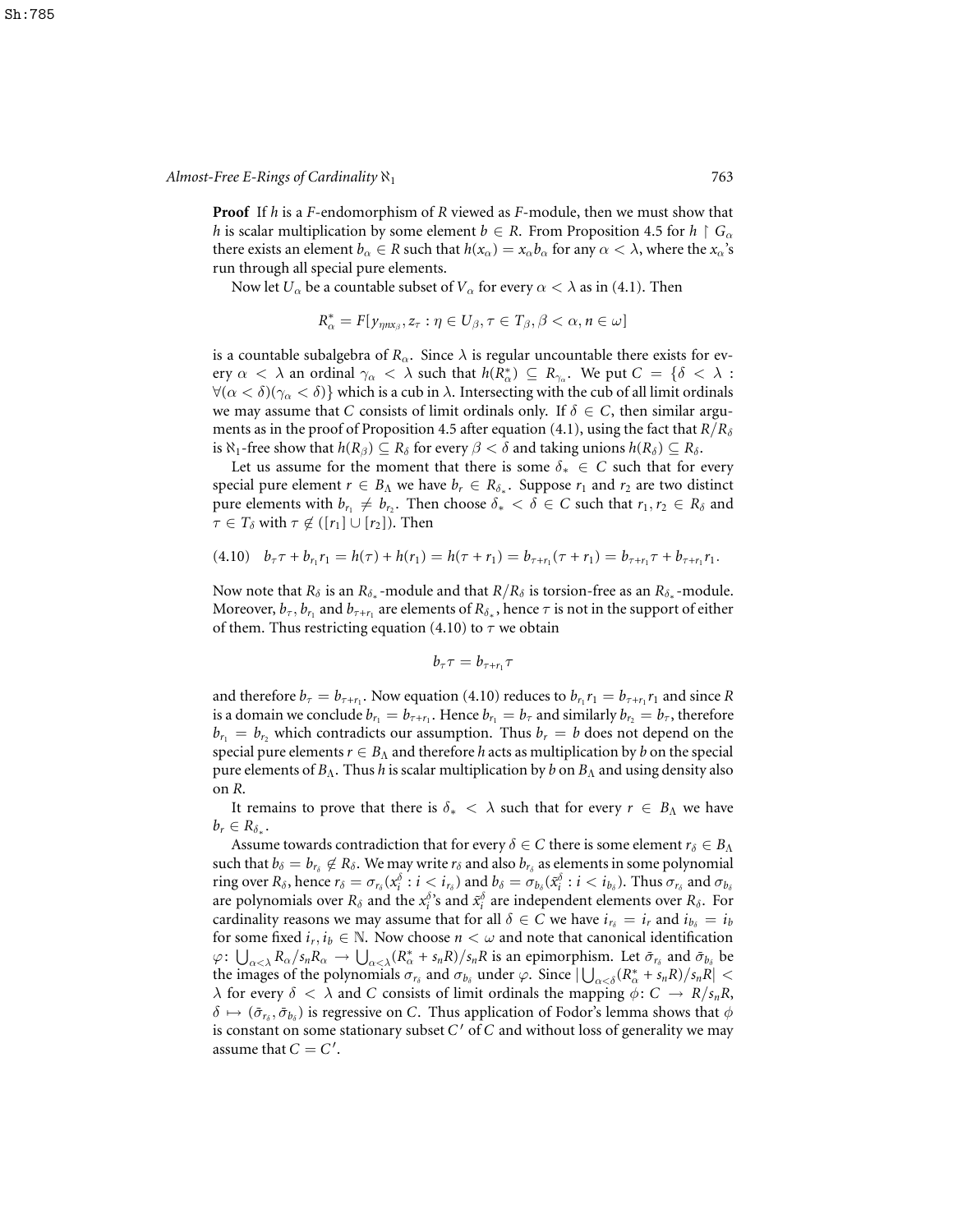For  $\delta \in C$  choose  $\delta_1, \delta_2 \in C$  such that  $\delta_1 < \delta_2$  and  $x_i^{\delta}, \tilde{x}_j^{\delta} \in R_{\delta_1}$  for all  $i < i_r$ ,  $j < i_b$ . Let *R*<sup>*l*</sup> be the smallest polynomial ring over  $R_\delta$  generated by at least the elements  $x_i^{\delta_1}, x_i^{\delta_2}$  and  $\tilde{x}_i^{\delta_1}, \tilde{x}_i^{\delta_2}$  such that  $a_1a_2 = a_3$  and  $a_2, a_3 \in R'$  implies  $a_1 \in R'$ . We may choose  $R' = R_\delta[H]$  as the polynomial ring where  $H \subseteq R \setminus R_\delta$  contains the set  ${x_i^{\delta_1}, x_i^{\delta_2}, \tilde{x}_j^{\delta_1}, \tilde{x}_j^{\delta_2} : i < i_r, j < i_b$ . We now consider

(4.11) 
$$
b_{r_{\delta}+r_{\delta_2}}(r_{\delta}+r_{\delta_2})=h(r_{\delta}+r_{\delta_2})=h(r_{\delta})+h(r_{\delta_2})=b_{\delta}r_{\delta}+b_{\delta_2}r_{\delta_2}.
$$

By choice of *R*<sup> $\prime$ </sup> and  $r_\delta$ ,  $r_{\delta_2}$ ,  $b_\delta$ ,  $b_{\delta_2} \in R'$  follows  $b_{r_\delta+r_{\delta_2}} \in R'$ . If some  $x_i^{\delta}$  appears in the support of  $b_{r_\delta+r_{\delta_2}}$ , then the product  $x_i^{\delta}x_j^{\delta_2}$  appears on the left side (for some  $j < i_b$ ) of (4.11) but not on the right side—a contradiction. Similarly, no  $x_i^{\delta_2}$  can appear in the support of  $b_{r_{\delta}+r_{\delta_2}}$ . Thus  $(b_{r_{\delta}+r_{\delta_2}}-b_{\delta})r_{\delta} = -(b_{r_{\delta}+r_{\delta_2}}-b_{\delta_2})r_{\delta_2}$  and therefore  $b_{r_{\delta}+r_{\delta_2}} = b_{\delta} = b_{\delta_2}$ . Hence  $b_{\delta_2} \in R_{\delta_2}$ . But this contradicts the choice of  $r_{\delta_2}$ . The existence of  $\delta^*$  such that all elements  $b_r$  related to special pure elements are in  $R_{\delta^*}$  is established.

*Corollary* **4.7** *There exists an almost-free E-ring of cardinality*  $\aleph_1$ *.* 

*Remark 4.8* We note that the Main Theorem could also be proved for cardinals  $\aleph_1 \leq \lambda \leq 2^{\aleph_0}$  which are not regular. The proof for  $cf(\lambda) = \omega$  would be much more technical and complicated.

#### **References**

- [1] R. Bowshell and P. Schultz, *Unital rings whose additive endomorphisms commute*. Math. Ann. **228** (1977), 197–214.
- [2] C. Casacuberta, J. Rodr´ıguez and J. Tai, *Localizations of abelian Eilenberg-Mac-Lane spaces of finite* type. Prepublications, Universitat Autònoma de Barcelona 22(1997).
- [3] A. L. S. Corner and R. Göbel, *Prescribing endomorphism algebras*. Proc. London Math. Soc. (3) **50**(1985), 447–479.
- [4] M. Dugas, *Large E-modules exist*. J. Algebra **142**(1991), 405–413.
- [5] M. Dugas and R. Göbel, *Torsion-free nilpotent groups and E-modules*. Arch. Math. (4) 45(1990), 340–351.
- [6] M. Dugas, A. Mader and C. Vinsonhaler, *Large E-rings exist*. J. Algebra (1) **108**(1987), 88–101.
- [7] P. Eklof and A. Mekler, *Almost free modules, Set-theoretic methods*. North-Holland, Amsterdam, 1990.
- [8] T. Faticoni, *Each countable reduced torsion-free commutative ring is a pure subring of an E-ring*. Comm. Algebra (12) **15**(1987), 2545–2564.
- [9] S. Feigelstock, *Additive Groups Of Rings Vol. I*. Pitman Advanced Publishing Program, Boston, London, Melbourne, 1983.
- [10] , *Additive Groups Of Rings Vol. II*. Pitman Research Notes in Math. Series **169**(1988).
- [11] L. Fuchs, *Infinite Abelian Groups—Volume I*. Academic Press, New York, London, 1970.
- [12] , *Infinite Abelian Groups—Volume II*. Academic Press, New York, London, 1973.
- [13] , *Abelian Groups*. Hungarian Academy of Science, Budapest, 1958.
- [14] R. Göbel and S. Shelah, *Indecomposable almost free modules—the local case*. Canad. J. Math. **50**(1998), 719–738.
- [15] , *On the existence of rigid* ℵ1*-free abelian groups of cardinality* ℵ1. In: Abelian Groups and Modules, Proceedings of the Padova Conference, 1994, 227–237.
- [16] R. Göbel and L. Strüngmann, *Almost-free E*(*R*)-algebras and *E*(*A*, *R*)-modules. Fund. Math. **169**(2001), 175–192.
- [17] G. Niedzwecki and J. Reid, *Abelian groups cyclic and projective as modules over their endomorphism rings*. J. Algebra **159**(1993), 139–149.